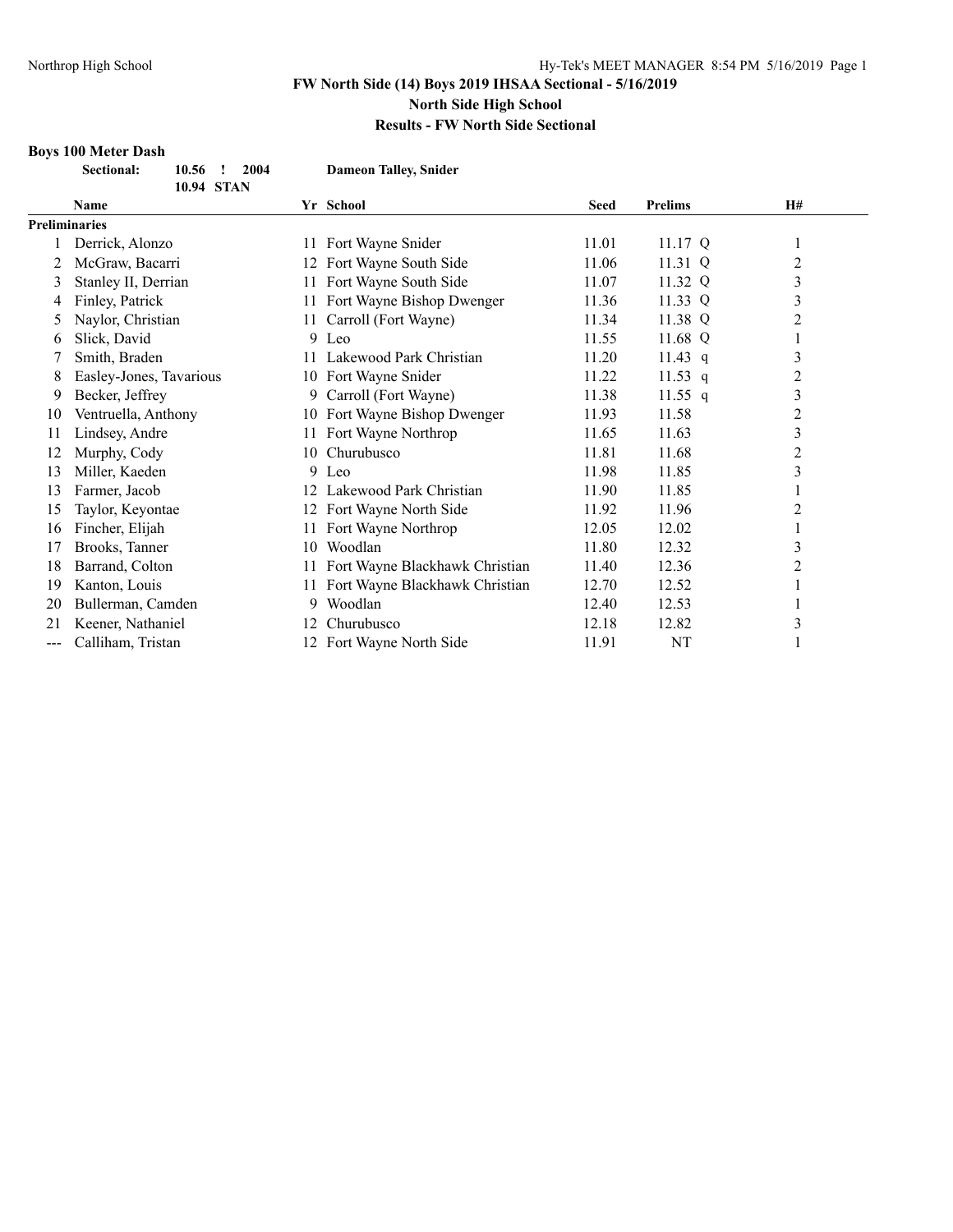#### **Boys 100 Meter Dash**

|               | <b>Sectional:</b><br>2004<br>10.56<br><b>10.94 STAN</b> |     | <b>Dameon Talley, Snider</b> |                |               |               |
|---------------|---------------------------------------------------------|-----|------------------------------|----------------|---------------|---------------|
|               | <b>Name</b>                                             |     | Yr School                    | <b>Prelims</b> | <b>Finals</b> | <b>Points</b> |
| <b>Finals</b> |                                                         |     |                              |                |               |               |
|               | Derrick, Alonzo                                         | 11. | Fort Wayne Snider            | 11.17          | 11.03         | 10            |
|               | Stanley II, Derrian                                     | 11  | Fort Wayne South Side        | 11.32          | 11.22         | 8             |
| 3             | McGraw, Bacarri                                         |     | 12 Fort Wayne South Side     | 11.31          | 11.32         | 6             |
| 4             | Finley, Patrick                                         | 11. | Fort Wayne Bishop Dwenger    | 11.33          | 11.33         |               |
| 5.            | Easley-Jones, Tavarious                                 |     | 10 Fort Wayne Snider         | 11.53          | 11.42         | 4             |
| 6             | Naylor, Christian                                       | 11- | Carroll (Fort Wayne)         | 11.38          | 11.47         | 3             |
|               | Smith, Braden                                           |     | Lakewood Park Christian      | 11.43          | 11.52         | ∍             |
| 8             | Becker, Jeffrey                                         |     | 9 Carroll (Fort Wayne)       | 11.55          | 11.58         |               |
| 9             | Slick, David                                            |     | 9 Leo                        | 11.68          | 12.03         |               |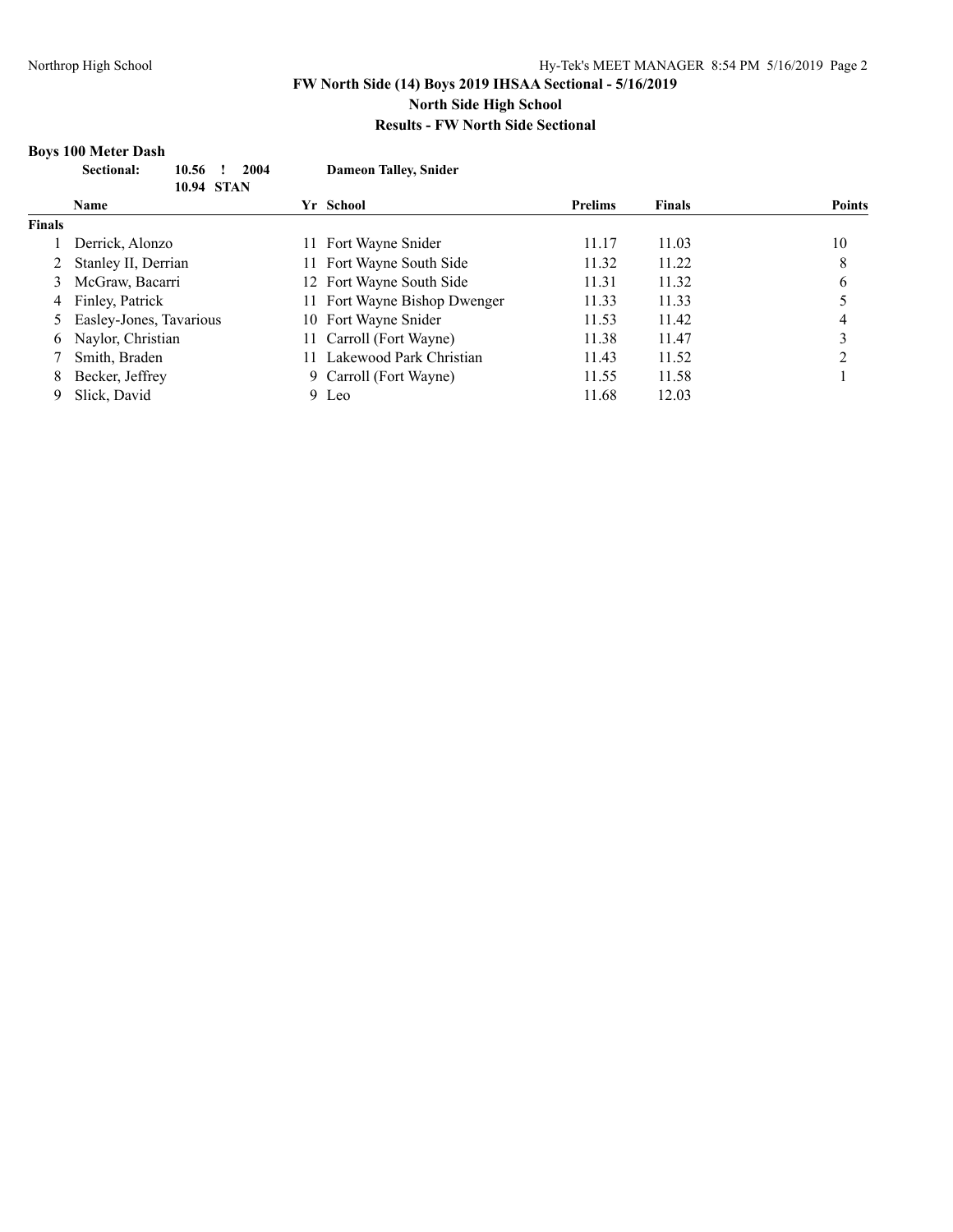#### **Results - FW North Side Sectional**

# **Boys 200 Meter Dash**

|    | <b>Sectional:</b><br>21.37<br>2006 |    | <b>Scott Wims, Northrop</b>       |             |                |           |
|----|------------------------------------|----|-----------------------------------|-------------|----------------|-----------|
|    | 22.08 STAN                         |    |                                   |             |                |           |
|    | <b>Name</b>                        |    | Yr School                         | <b>Seed</b> | <b>Prelims</b> | <b>H#</b> |
|    | <b>Preliminaries</b>               |    |                                   |             |                |           |
|    | Brock, Jarod                       |    | 12 Carroll (Fort Wayne)           | 22.14       | 22.59 Q        |           |
| 2  | Morrison, Tyler                    |    | 11 Carroll (Fort Wayne)           | 22.91       | 22.95 Q        | 3         |
| 3  | Chandler, Joseph                   |    | 12 Fort Wayne Concordia Lutheran  | 22.40       | 23.03 Q        | 2         |
| 4  | Sanders, Darrius                   |    | 10 Fort Wayne Northrop            | 23.05       | 22.73 Q        |           |
| 5  | McGraw, Bacarri                    | 12 | Fort Wayne South Side             | 22.50       | 23.12 Q        | 3         |
| 6  | Stanley II, Derrian                | 11 | Fort Wayne South Side             | 22.63       | 23.18 Q        | 2         |
| 7  | Underwood, Jayshawn                |    | Fort Wayne Snider                 | 23.53       | $23.23$ q      |           |
| 8  | Lindsey, Andre                     | 11 | Fort Wayne Northrop               | 24.23       | $23.33$ q      | 3         |
| 9  | Smith, Braden                      |    | Lakewood Park Christian           | 23.45       | $23.36$ q      | 2         |
| 10 | Leach, Cameron                     | 12 | Fort Wayne North Side             | 23.24       | 23.52          | 3         |
| 11 | Taylor, Keyontae                   |    | Fort Wayne North Side             | 23.67       | 23.70          | 2         |
| 12 | Stuckey, Jack                      | 12 | Woodlan                           | 23.19       | 23.78          |           |
| 13 | Hartzog, Jonathon                  |    | 11 Fort Wayne Bishop Dwenger      | 23.50       | 24.04          |           |
| 14 | Ventruella, Anthony                |    | 10 Fort Wayne Bishop Dwenger      | 23.76       | 24.12          | 3         |
| 15 | Richards, Jon                      |    | 10 Leo                            | 24.14       | 24.30          | 2         |
| 16 | Murphy, Cody                       |    | 10 Churubusco                     | 23.96       | 24.32          | 2         |
| 17 | Slick, David                       |    | 9 Leo                             | 24.08       | 24.83          |           |
| 18 | Hille, Ethan                       | 9. | Churubusco                        | 25.10       | 24.96          |           |
| 19 | Bullerman, Camden                  | 9. | Woodlan                           | 24.90       | 25.22          | 2         |
| 20 | Kanton, Louis                      |    | 11 Fort Wayne Blackhawk Christian | 26.32       | 26.08          | 2         |
| 21 | Farmer, Jacob                      |    | 12 Lakewood Park Christian        | 25.10       | 26.82          | 3         |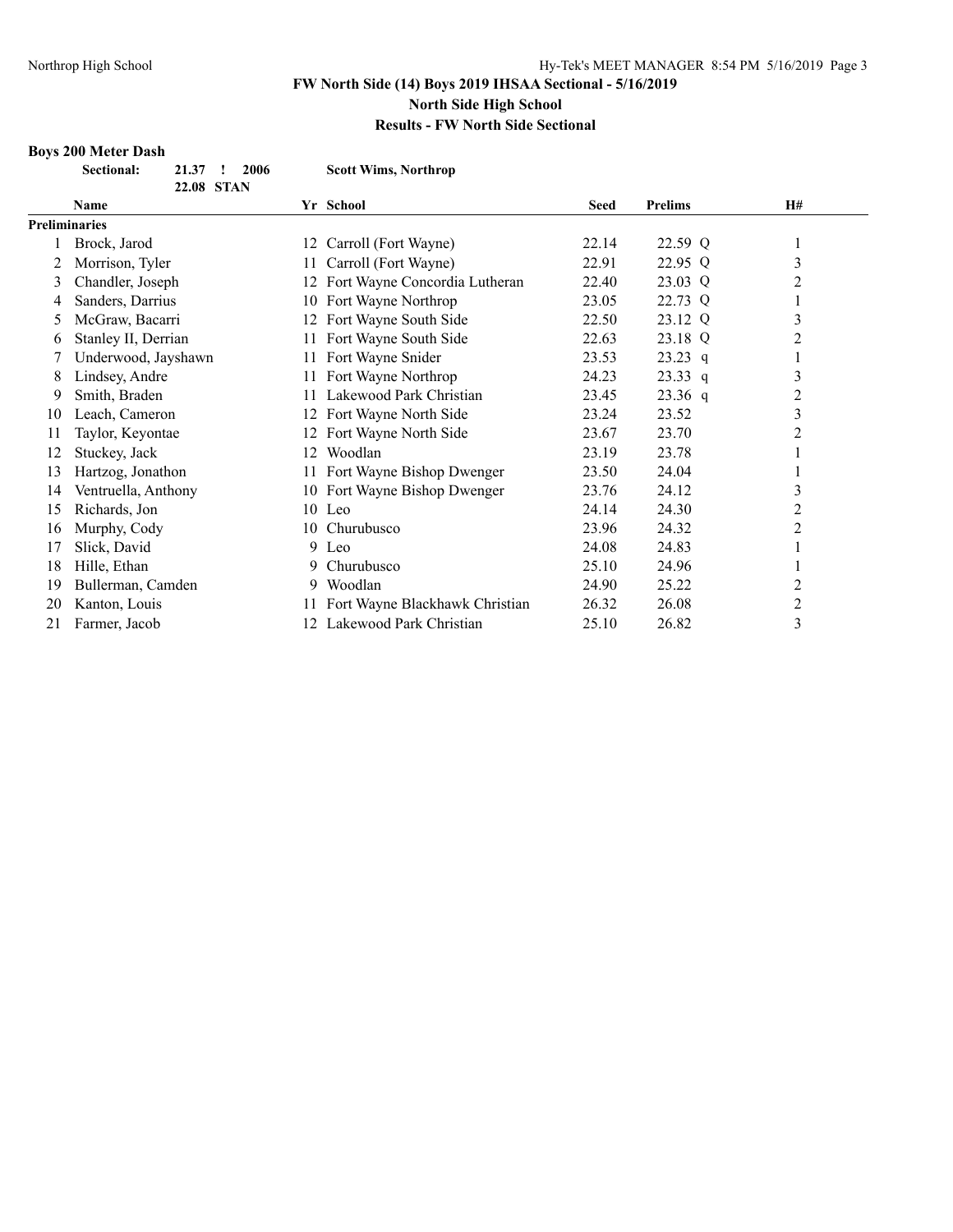#### **Boys 200 Meter Dash**

|               | <b>Sectional:</b><br>21.37 | 2006 | <b>Scott Wims, Northrop</b>      |                |               |             |               |
|---------------|----------------------------|------|----------------------------------|----------------|---------------|-------------|---------------|
| 22.08 STAN    |                            |      |                                  |                |               |             |               |
|               | Name                       |      | Yr School                        | <b>Prelims</b> | <b>Finals</b> |             | <b>Points</b> |
| <b>Finals</b> |                            |      |                                  |                |               |             |               |
|               | Brock, Jarod               |      | 12 Carroll (Fort Wayne)          | 22.59          | 22.01         | <b>STAN</b> | 10            |
|               | Sanders, Darrius           |      | 10 Fort Wayne Northrop           | 22.73          | 22.49         |             | 8             |
| 3             | McGraw, Bacarri            |      | 12 Fort Wayne South Side         | 23.12          | 22.68         |             | 6             |
| 4             | Morrison, Tyler            |      | 11 Carroll (Fort Wayne)          | 22.95          | 22.73         |             |               |
|               | 5 Chandler, Joseph         |      | 12 Fort Wayne Concordia Lutheran | 23.03          | 22.91         |             | 4             |
| 6             | Underwood, Jayshawn        | 11.  | Fort Wayne Snider                | 23.23          | 23.18         |             | 3             |
|               | Smith, Braden              |      | Lakewood Park Christian          | 23.36          | 23.29         |             | ∍             |
| 8             | Lindsey, Andre             | 11.  | Fort Wayne Northrop              | 23.33          | 23.53         |             |               |
| 9             | Stanley II, Derrian        |      | Fort Wayne South Side            | 23.18          | 23.54         |             |               |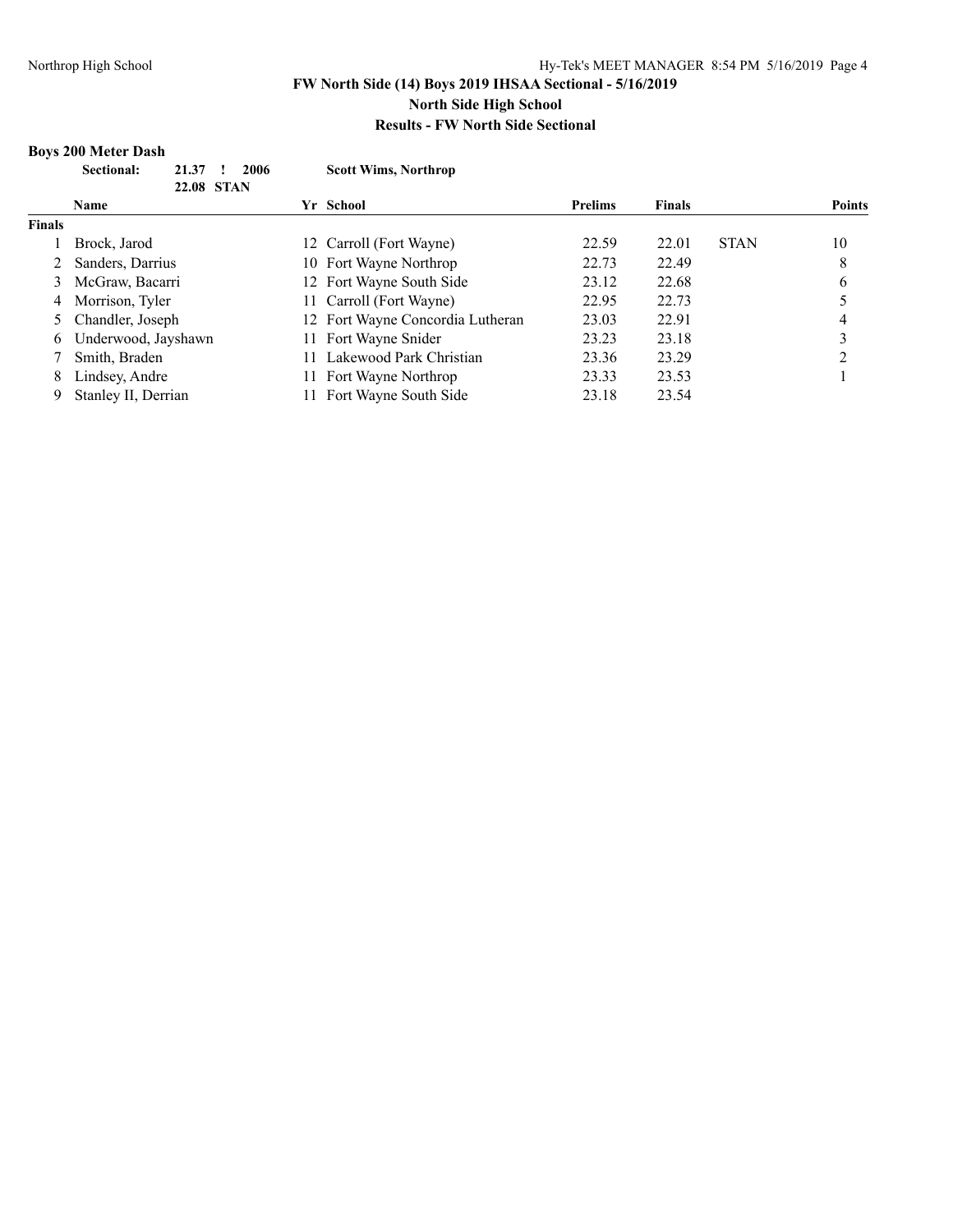#### **Results - FW North Side Sectional**

#### **Boys 400 Meter Dash**

| Sectional:                    | 47.75 ! 2013<br>49.40 STAN |  | <b>Tyvon Kelley, North Side</b> |
|-------------------------------|----------------------------|--|---------------------------------|
| $\mathbf{N}$ and $\mathbf{N}$ |                            |  | V. C.L.I                        |

| Name                |     |                           | <b>Seed</b>                                                                                                                                                                        | <b>Finals</b> |             | H# | <b>Points</b>  |
|---------------------|-----|---------------------------|------------------------------------------------------------------------------------------------------------------------------------------------------------------------------------|---------------|-------------|----|----------------|
|                     |     |                           |                                                                                                                                                                                    |               |             |    |                |
| Boyd, Preshaun      | 11. | Fort Wayne South Side     | 49.57                                                                                                                                                                              | 48.79         | <b>STAN</b> | 3  | 10             |
| Steele, Howard      |     | Fort Wayne Bishop Dwenger | 50.37                                                                                                                                                                              | 49.54         |             | 3  | 8              |
| Talton, De'Amond    | 12  | Fort Wayne South Side     | 50.14                                                                                                                                                                              | 49.56         |             | 3  | 6              |
| White, Danyrine     |     | Fort Wayne North Side     | 50.02                                                                                                                                                                              | 49.91         |             | 3  | 5              |
| Klug, Brandon       |     | Carroll (Fort Wayne)      | 52.64                                                                                                                                                                              | 50.53         |             | 3  | 4              |
| Walker, Randy       |     |                           | 50.31                                                                                                                                                                              | 50.56         |             | 3  | 3              |
| Alcantar, Tristian  |     |                           | 52.12                                                                                                                                                                              | 51.11         |             | 2  | $\overline{2}$ |
| Wilson, Sebastien   |     | Woodlan                   | 52.26                                                                                                                                                                              | 51.42         |             | 2  |                |
| West, Connor        |     |                           | 51.34                                                                                                                                                                              | 51.94         |             | 3  |                |
| Johnson, Kameron    |     |                           | 51.89                                                                                                                                                                              | 52.54         |             | 3  |                |
| Wyatt, Keidrik      | 11. | Fort Wayne Snider         | 54.07                                                                                                                                                                              | 54.36         |             | 2  |                |
| Wiedenhoeft, Trevor | 11. | Woodlan                   | 54.86                                                                                                                                                                              | 54.86         |             |    |                |
| Klein, Thomas       |     |                           | 53.00                                                                                                                                                                              | 55.08         |             | 2  |                |
| Sander, Drake       |     |                           | 53.02                                                                                                                                                                              | 56.21         |             | 2  |                |
| Ramer, Caleb        |     | Lakewood Park Christian   | 59.10                                                                                                                                                                              | 56.43         |             |    |                |
| Kolvoord, Bryce     | 10. | Churubusco                | 59.00                                                                                                                                                                              | 57.12         |             |    |                |
| Zak, Sean           |     | Lakewood Park Christian   | 57.80                                                                                                                                                                              | 57.40         |             |    |                |
| Partin, Ethan       |     | Churubusco                | 58.09                                                                                                                                                                              | 57.90         |             | 2  |                |
|                     |     |                           | Yr School<br>10-<br>10 Fort Wayne North Side<br>11 Leo<br>12<br>12 Carroll (Fort Wayne)<br>10 Fort Wayne Concordia Lutheran<br>12 Fort Wayne Bishop Dwenger<br>9 Leo<br>10-<br>10. |               |             |    |                |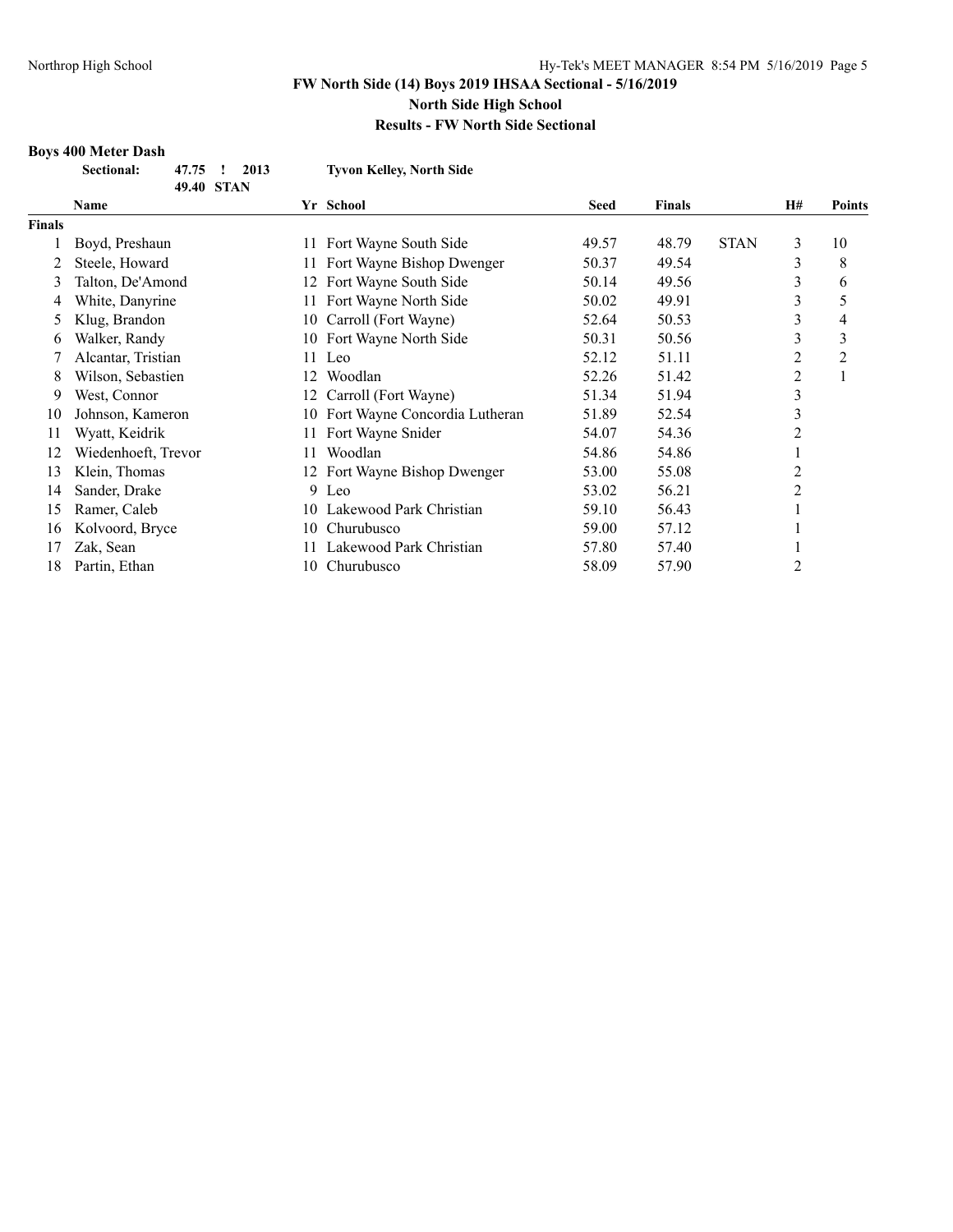# **Results - FW North Side Sectional**

# **Boys 800 Meter Run**

| <b>Sectional:</b> | $1:54.34$ !<br>-2004 | <b>Brennon Plotner, Northrop</b> |
|-------------------|----------------------|----------------------------------|
|                   | 1:56.32 STAN         |                                  |

|                   | <b>Name</b>        |     | Yr School                      | <b>Seed</b> | <b>Finals</b> | H#             | <b>Points</b> |
|-------------------|--------------------|-----|--------------------------------|-------------|---------------|----------------|---------------|
| <b>Finals</b>     |                    |     |                                |             |               |                |               |
|                   | Powers, Cole       | 12  | Carroll (Fort Wayne)           | 1:56.20     | 1:58.98       | 2              | 10            |
| 2                 | Ringwood, Jackson  |     | 10 Leo                         | 1:59.03     | 1:59.22       | $\overline{2}$ | 8             |
| 3                 | White, Colton      |     | 10 Lakewood Park Christian     | 2:06.00     | 1:59.67       | 2              | 6             |
| 4                 | Perez, Bryce       |     | 12 Leo                         | 1:59.16     | 2:00.42       | 2              | 5             |
| 5                 | Milledge, Kobe     | 10  | Fort Wayne Snider              | 2:03.50     | 2:01.30       | 2              | 4             |
| 6                 | Williams, Coreon   | 11  | Fort Wayne Snider              | 1:59.90     | 2:01.87       | 2              | 3             |
|                   | Miser, Weston      | 12  | Carroll (Fort Wayne)           | 1:59.80     | 2:03.09       | 2              | 2             |
| 8                 | Bauer, Logan       | 12  | Fort Wayne Concordia Lutheran  | 2:10.00     | 2:03.27       | 1              |               |
| 9                 | Trahin, Alexander  | 12  | Fort Wayne Bishop Dwenger      | 2:05.50     | 2:03.32       | 2              |               |
| 10                | Myers, Andrew      | 12  | Fort Wayne Bishop Dwenger      | 2:03.00     | 2:04.47       | $\overline{c}$ |               |
| 11                | Robinson, LeAndre  | 10  | Fort Wayne South Side          | 2:08.00     | 2:06.81       |                |               |
| 12                | Jackson, Connor    | 10. | Fort Wayne Northrop            | 2:08.00     | 2:07.51       |                |               |
| 13                | Lehmkuhle, Zxavier | 10. | Fort Wayne North Side          | 2:09.19     | 2:10.10       |                |               |
| 14                | Heltzel, Xavier    | 10  | Woodlan                        | 2:12.22     | 2:13.90       |                |               |
| 15                | Skinner, Levi      | 10  | Churubusco                     | 2:11.00     | 2:15.87       |                |               |
| 16                | Stieglitz, Gage    | 10. | Woodlan                        | 2:27.60     | 2:23.28       |                |               |
| 17                | Craig, Carter      |     | Fort Wayne North Side          | 2:16.02     | 2:23.88       |                |               |
| 18                | Kruse, Michael     |     | 10 Lakewood Park Christian     | 2:24.00     | 2:25.55       |                |               |
| $---$             | Connelly, Gabriel  |     | Fort Wayne Blackhawk Christian | 2:07.10     | NT            | 2              |               |
| $\qquad \qquad -$ | Shannon, Adrian    |     | Fort Wayne Blackhawk Christian | 2:28.20     | NT            |                |               |
| $---$             | Stroder, Dylan     | 9   | Churubusco                     | 2:18.00     | NT            | 2              |               |
| $\qquad \qquad -$ | Long, Kaiden       | 11  | Fort Wayne South Side          | 1:59.68     | NT            | 2              |               |
| $---$             | Kropf, Drake       | 10  | Fort Wavne Concordia Lutheran  | 2:03.06     | NT            | 2              |               |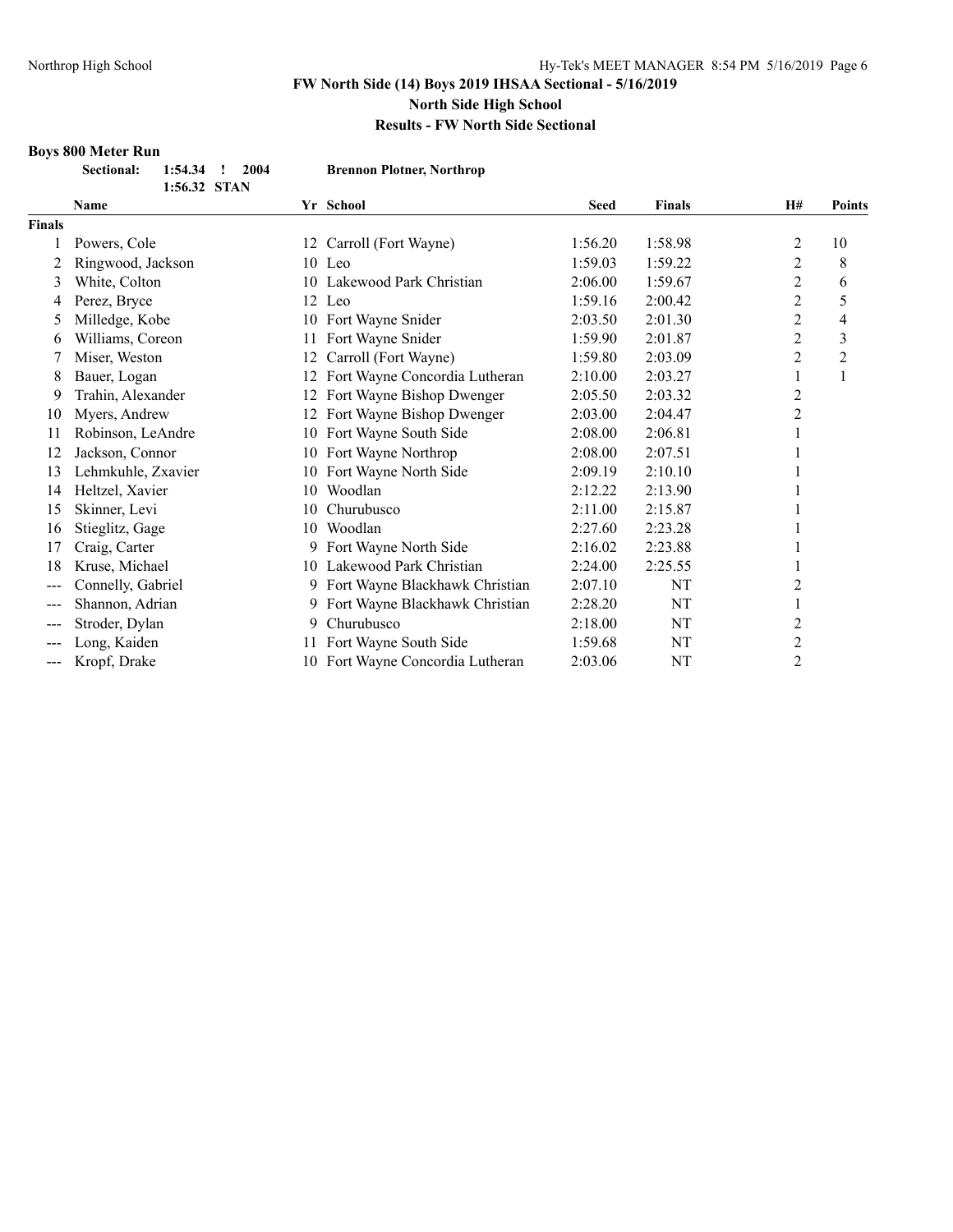## **Results - FW North Side Sectional**

#### **Boys 1600 Meter Run**

| Sectional: 4:18.35 ! 2015 |              | Jacob Schmelling, Carroll |
|---------------------------|--------------|---------------------------|
|                           | 4:17.37 STAN |                           |

|               | 4:17.37 SIAN      |    |                                  |             |               |               |
|---------------|-------------------|----|----------------------------------|-------------|---------------|---------------|
|               | Name              |    | Yr School                        | <b>Seed</b> | <b>Finals</b> | <b>Points</b> |
| <b>Finals</b> |                   |    |                                  |             |               |               |
|               | Thompson, Draven  | 12 | Carroll (Fort Wayne)             | 4:35.60     | 4:29.00       | 10            |
|               | Bayne, Conner     | 12 | Fort Wayne Northrop              | 4:33.00     | 4:29.80       | 8             |
| 3             | Kropf, Drake      | 10 | Fort Wayne Concordia Lutheran    | 4:32.00     | 4:29.81       | 6             |
| 4             | Saleh, Husam      | 12 | Fort Wayne Northrop              | 4:28.00     | 4:30.86       | 5             |
| 5             | Walda, Evan       | 11 | Fort Wayne South Side            | 4:29.50     | 4:31.25       | 4             |
| 6             | Jennings, Bryce   | 12 | Fort Wayne Snider                | 4:44.00     | 4:32.10       | 3             |
| 7             | Sloffer, Preston  | 9. | Carroll (Fort Wayne)             | 4:37.60     | 4:32.13       | 2             |
| 8             | Connelly, Gabriel |    | 9 Fort Wayne Blackhawk Christian | 4:37.36     | 4:33.88       |               |
| 9             | Adair, Daniel     | 9  | Fort Wayne Concordia Lutheran    | 4:39.00     | 4:35.19       |               |
| ---           | Vergon, Jon       |    | 10 Lakewood Park Christian       | 5:42.00     | NT            |               |
| $---$         | Hodges, Conner    | 9  | Lakewood Park Christian          | 5:24.00     | NT            |               |
| ---           | Knight, Alonzo    |    | 10 Fort Wayne South Side         | 5:15.00     | NT            |               |
| ---           | Hartleroad, Tyler |    | 9 Leo                            | 4:44.87     | NT            |               |
|               | Mendoza, Jaime    |    | 10 Fort Wayne Snider             | 4:43.34     | NT            |               |
|               | Loucks, Tyler     | 9  | Woodlan                          | 5:23.58     | NT            |               |
|               | Setser, Donovin   |    | 11 Leo                           | 4:52.23     | NT            |               |
| ---           | Wiseman, Jason    |    | 10 Fort Wayne Bishop Dwenger     | 4:45.00     | NT            |               |
| ---           | Shannon, Adrian   |    | 9 Fort Wayne Blackhawk Christian | 5:40.20     | NT            |               |
| ---           | Stroder, Dylan    | 9  | Churubusco                       | 5:25.00     | NT            |               |
| ---           | Smith, Evan       |    | 9 Fort Wayne Bishop Dwenger      | 4:48.00     | NT            |               |
| $---$         | Guerin, Michael   | 9  | Fort Wayne North Side            | 5:14.94     | NT            |               |
| $---$         | Delong, Dylan     |    | Fort Wayne North Side            | 5:06.43     | NT            |               |
| ---           | Weikel, Jake      | 12 | Woodlan                          | 5:34.47     | NT            |               |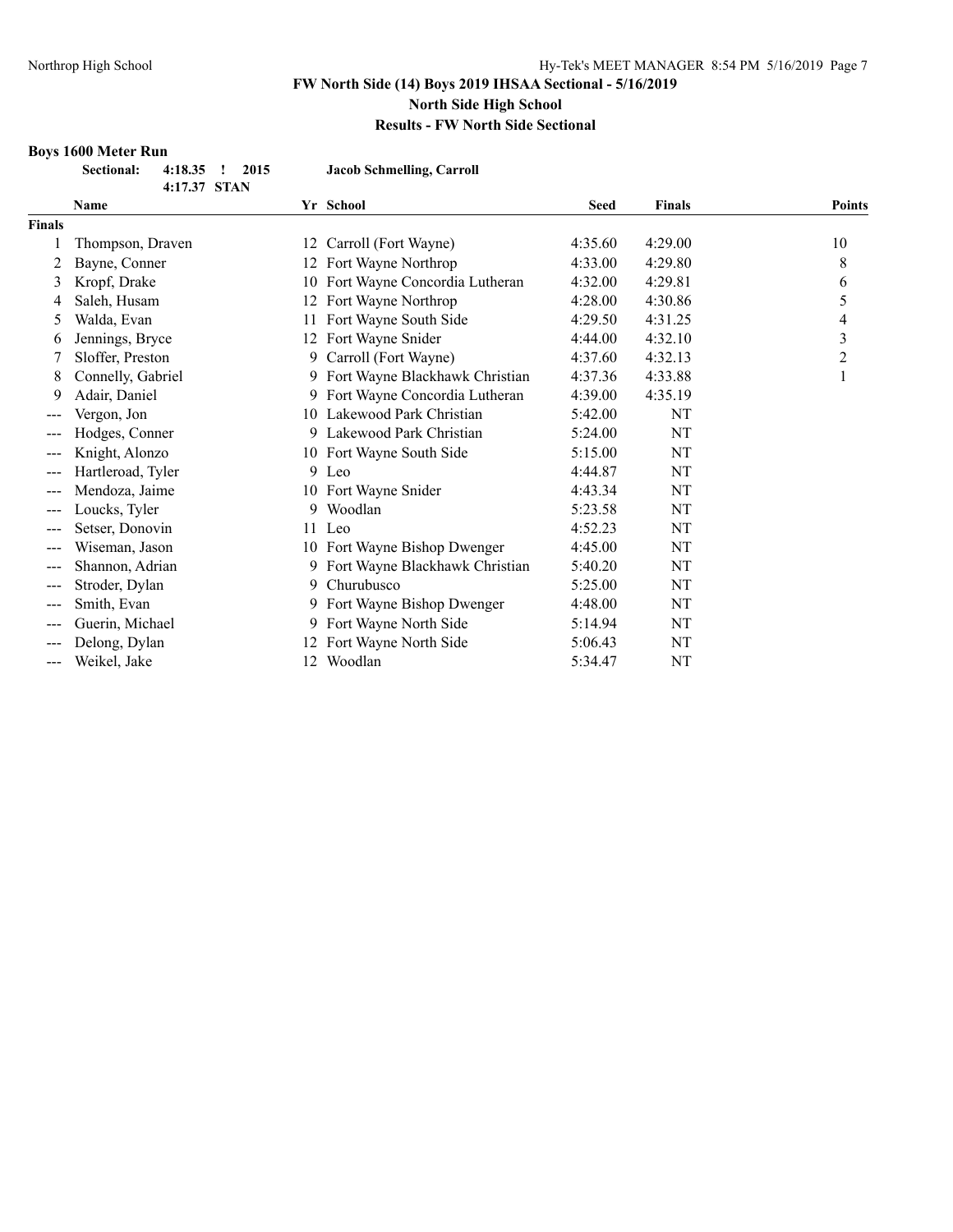#### **Results - FW North Side Sectional**

# **Boys 3200 Meter Run**

| <b>Sectional:</b> | $9:09.56$ ! 2011 | <b>James Martin, Carroll (FW)</b> |
|-------------------|------------------|-----------------------------------|
|                   | 9:19.38 STAN     |                                   |

|                   | <b>Name</b>       |     | Yr School                      | <b>Seed</b> | <b>Finals</b> |             | <b>Points</b> |
|-------------------|-------------------|-----|--------------------------------|-------------|---------------|-------------|---------------|
| Finals            |                   |     |                                |             |               |             |               |
|                   | Gibson, Reece     | 11  | Fort Wayne Concordia Lutheran  | 9:22.09     | 9:12.31       | <b>STAN</b> | 10            |
| 2                 | Hamlin, Jesse     | 12  | Fort Wayne Snider              | 9:06.20     | 9:20.86       |             | 8             |
| 3                 | Whicker, Wilson   | 11  | Fort Wayne Concordia Lutheran  | 9:47.19     | 9:47.47       |             | 6             |
| 4                 | Delaney, Emmett   | 12  | Fort Wayne Bishop Dwenger      | 10:05.60    | 10:01.12      |             | 5             |
| 5                 | Saleh, Husam      | 12  | Fort Wayne Northrop            | 10:00.00    | 10:06.33      |             | 4             |
| 6                 | Mullett, Hayden   | 11  | Carroll (Fort Wayne)           | 10:11.20    | 10:13.37      |             | 3             |
|                   | Slater, Julian    | 10  | Fort Wayne Snider              | 10:19.00    | 10:18.52      |             | 2             |
| 8                 | Row, Liam         | 10  | Fort Wayne Bishop Dwenger      | 10:24.10    | 10:26.93      |             | 1             |
| 9                 | Lehmkuhle, Jaxzen | 11  | Fort Wayne North Side          | 10:19.71    | 10:31.87      |             |               |
|                   | Marshall, Jeffrey |     | 12 Leo                         | 10:58.26    | NT            |             |               |
|                   | Fowerbaugh, Joel  |     | 11 Leo                         | 10:49.34    | NT            |             |               |
| $---$             | Miller, Kenny     | 12. | Lakewood Park Christian        | 11:30.00    | NT            |             |               |
| $\qquad \qquad -$ | Lohman, Robert    | 9   | Carroll (Fort Wayne)           | 10:07.90    | NT            |             |               |
| $---$             | Loucks, Tyler     | 9   | Woodlan                        | 11:54.63    | NT            |             |               |
| $---$             | Keily, Sam        | 11  | Churubusco                     | 10:45.00    | NT            |             |               |
| ---               | Connelly, Donovan |     | Fort Wayne Blackhawk Christian | 11:10.01    | NT            |             |               |
| $---$             | Weikel, Jake      | 12  | Woodlan                        | 12:23.00    | NT            |             |               |
|                   | Lemmon, Jonah     |     | 10 Fort Wayne Northrop         | 10:59.00    | NT            |             |               |
|                   | Nino, German      | 9   | Fort Wayne South Side          | 12:02.24    | NT            |             |               |
|                   | Aylward, Alex     | 9.  | Fort Wayne South Side          | 11:59.06    | NT            |             |               |
| ---               | Francis, Colin    |     | 10 Fort Wayne North Side       | 11:14.13    | NT            |             |               |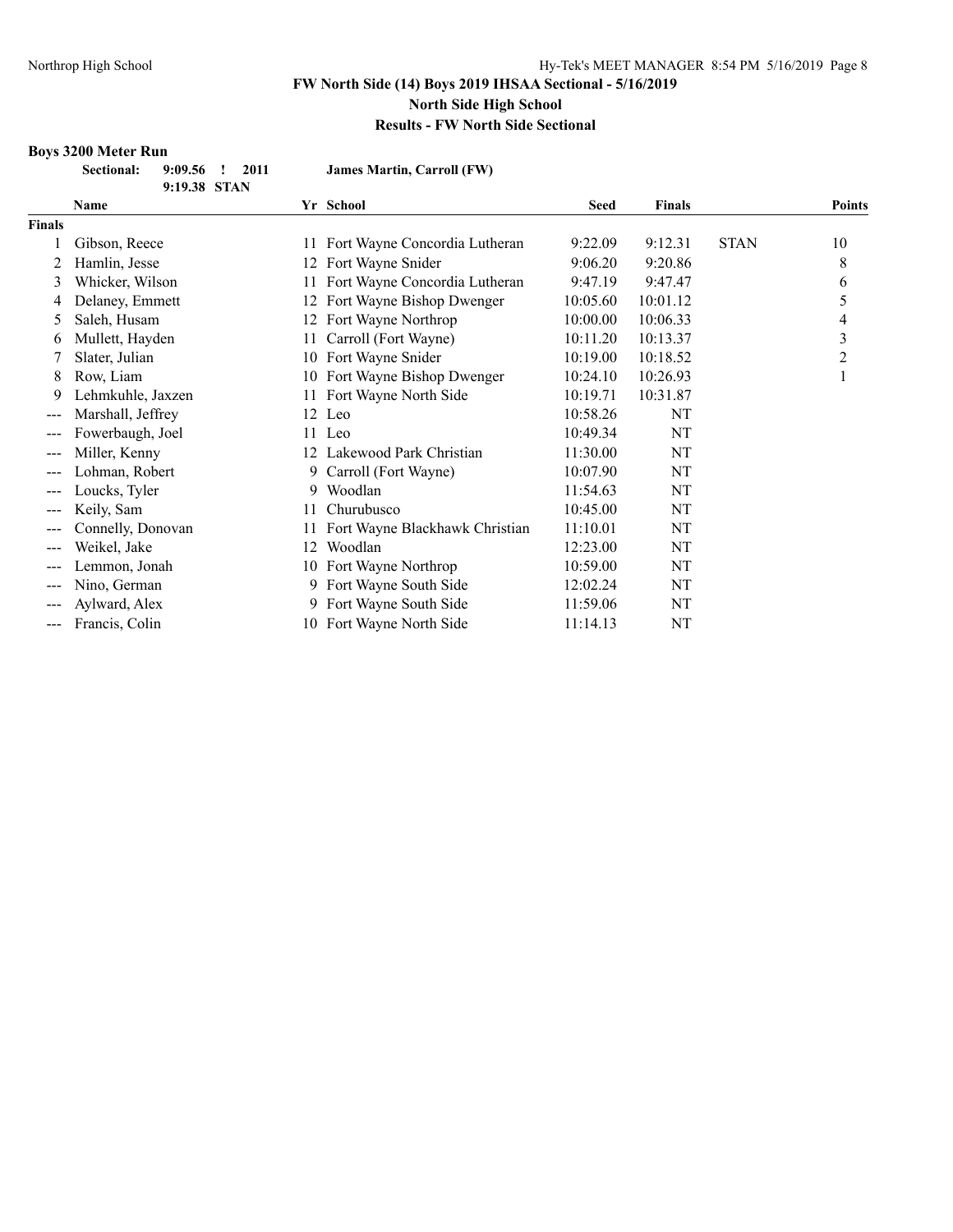#### **Boys 110 Meter Hurdles**

| <b>Sectional:</b> | 13.90 ! 1992 | D. Clemons, Northrop |
|-------------------|--------------|----------------------|
|                   | 14.65 STAN   |                      |

|    | 14.65 STAN           |     |                                 |             |                |    |
|----|----------------------|-----|---------------------------------|-------------|----------------|----|
|    | <b>Name</b>          |     | Yr School                       | <b>Seed</b> | <b>Prelims</b> | H# |
|    | <b>Preliminaries</b> |     |                                 |             |                |    |
|    | Rivas, Luigi         |     | 9 Fort Wayne Concordia Lutheran | 14.73       | 14.97 Q        |    |
|    | O'Sullivan, Sean     |     | 12 Fort Wayne Bishop Dwenger    | 15.40       | 15.81 Q        | 2  |
| 3  | Rahimi, Misha        | 11  | Carroll (Fort Wayne)            | 15.81       | 15.93 Q        |    |
| 4  | Humphrey, Greg       |     | 12 Fort Wayne South Side        | 15.47       | 16.26 Q        | 2  |
|    | Collier, Zion        |     | 12 Fort Wayne Northrop          | 15.90       | $15.95$ q      |    |
| 6  | Suttle, Keith        |     | 11 Fort Wayne Northrop          | 15.90       | 16.51 q        | 2  |
|    | Williams, Kendall    | 10  | Carroll (Fort Wayne)            | 16.82       | $16.73$ q      | 2  |
| 8  | Nondorf, Nick        | 9.  | Churubusco                      | 16.51       | $16.74$ q      | 2  |
| 9  | Fosnaugh, Alex       |     | 11 Fort Wayne Bishop Dwenger    | 16.50       | $16.83$ q      |    |
| 10 | Palm, Logan          | 11  | Woodlan                         | 17.20       | 17.29          |    |
| 11 | Moore, Max           | 10  | Woodlan                         | 16.72       | 17.51          | 2  |
| 12 | Delatorre, Aiden     |     | $9$ Leo                         | 18.19       | 17.94          |    |
| 13 | Robbins, Holden      |     | 9 Fort Wayne South Side         | 17.90       | 18.34          |    |
| 14 | Redmond, TaQuan      |     | 11 Fort Wayne North Side        | 17.78       | 18.76          | 2  |
| 15 | Allen, DJ            |     | 9 Leo                           | 18.50       | 19.16          | 2  |
| 16 | Schreffler, Michael  | 11. | Lakewood Park Christian         | 18.40       | 19.30          | 2  |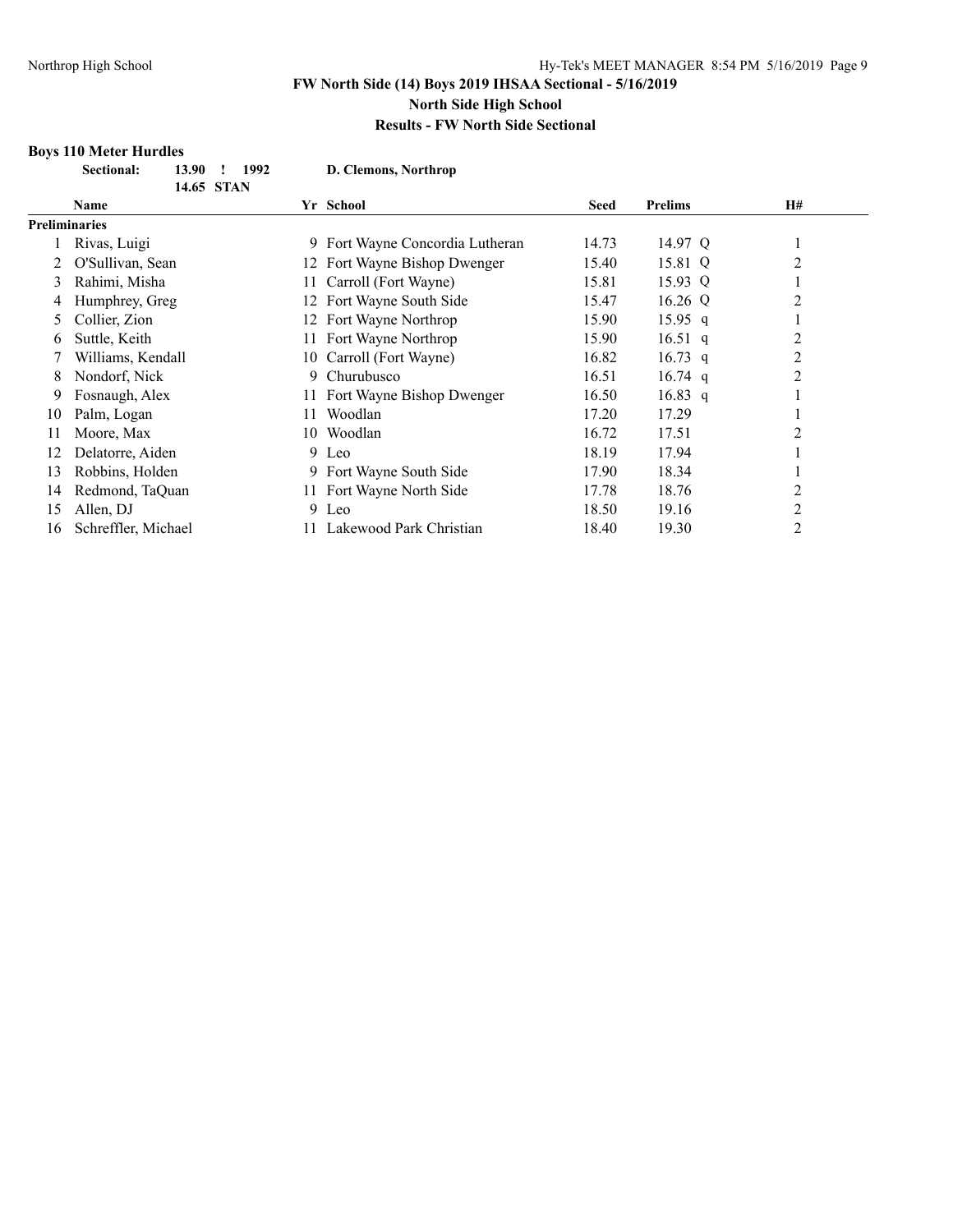# **Boys 110 Meter Hurdles**

|               | Sectional:<br>13.90<br>14.65 STAN | 1992 | D. Clemons, Northrop            |                |               |               |
|---------------|-----------------------------------|------|---------------------------------|----------------|---------------|---------------|
|               | <b>Name</b>                       |      | Yr School                       | <b>Prelims</b> | <b>Finals</b> | <b>Points</b> |
| <b>Finals</b> |                                   |      |                                 |                |               |               |
|               | Rivas, Luigi                      |      | 9 Fort Wayne Concordia Lutheran | 14.97          | 14.78         | 10            |
|               | Rahimi, Misha                     |      | 11 Carroll (Fort Wayne)         | 15.93          | 15.43         | 8             |
| 3             | O'Sullivan, Sean                  |      | 12 Fort Wayne Bishop Dwenger    | 15.81          | 15.55         | 6             |
| 4             | Suttle, Keith                     |      | 11 Fort Wayne Northrop          | 16.51          | 16.20         |               |
|               | 5 Collier, Zion                   |      | 12 Fort Wayne Northrop          | 15.95          | 16.41         | 4             |
| 6             | Humphrey, Greg                    |      | 12 Fort Wayne South Side        | 16.26          | 16.93         |               |
|               | Williams, Kendall                 |      | 10 Carroll (Fort Wayne)         | 16.73          | 16.95         |               |
| 8             | Nondorf, Nick                     | 9.   | Churubusco                      | 16.74          | 17.07         |               |
| 9             | Fosnaugh, Alex                    |      | Fort Wayne Bishop Dwenger       | 16.83          | 17.25         |               |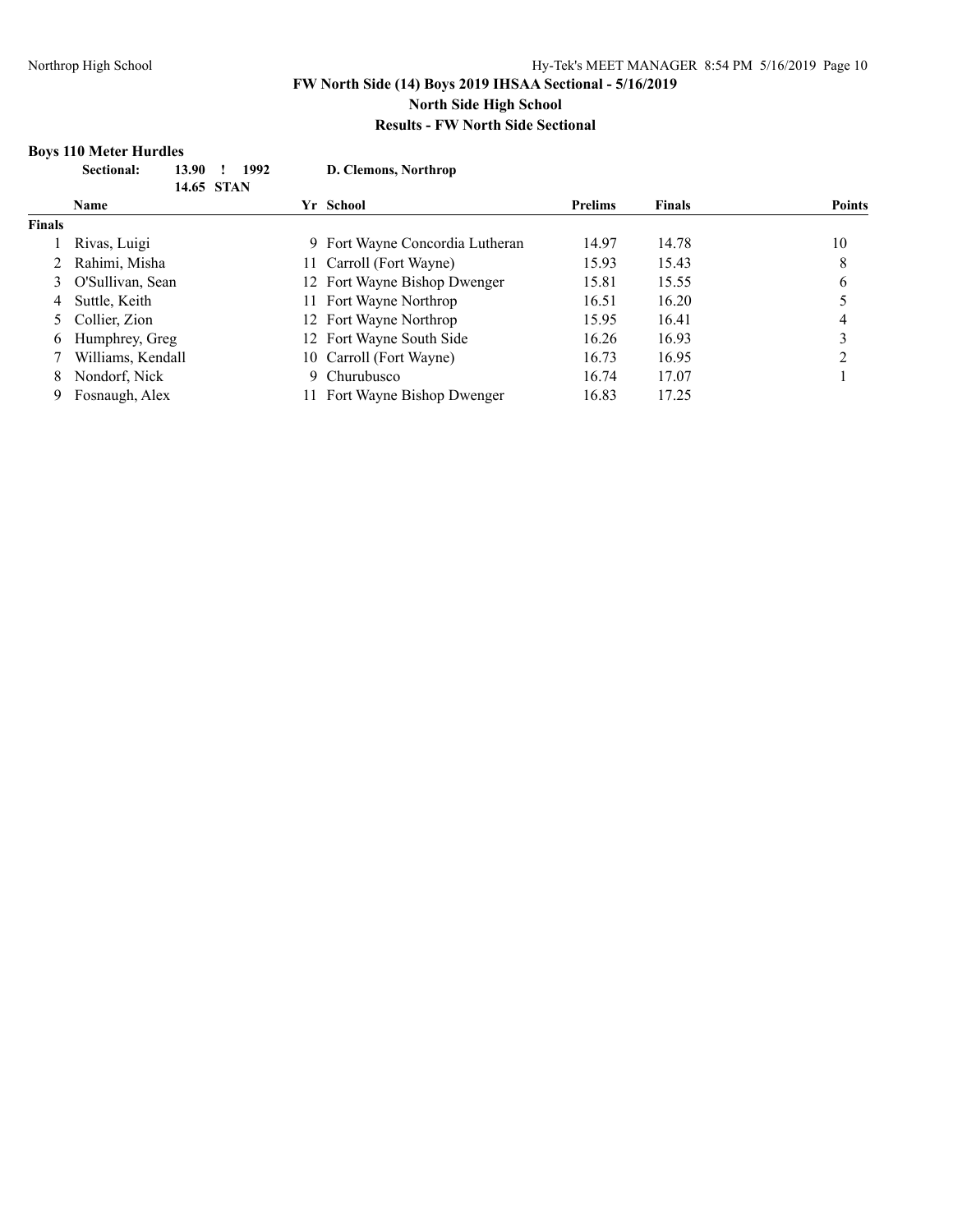# **Boys 300 Meter Hurdles**

| .                 |            |                   |                                  |
|-------------------|------------|-------------------|----------------------------------|
| <b>Sectional:</b> |            | 38.06 ! 5/19/2016 | Bruce (Bijay) Stephens, Northrop |
|                   | 39.01 STAN |                   |                                  |

|        | $J$ . UI DIAR            |    |                                |             |               |    |               |
|--------|--------------------------|----|--------------------------------|-------------|---------------|----|---------------|
|        | Name                     |    | Yr School                      | <b>Seed</b> | <b>Finals</b> | H# | <b>Points</b> |
| Finals |                          |    |                                |             |               |    |               |
|        | Flick, Christopher       |    | 12 Carroll (Fort Wayne)        | 39.14       | 39.48         | 3  | 10            |
|        | Rivas, Luigi             | 9  | Fort Wayne Concordia Lutheran  | 40.24       | 39.58         | 3  | 8             |
| 3      | Wood, Sam                | 11 | Churubusco                     | 39.76       | 40.59         | 3  | 6             |
| 4      | Moore, Max               | 10 | Woodlan                        | 42.58       | 42.11         | 3  | 5             |
| 5      | Suttle, Keith            |    | Fort Wayne Northrop            | 42.17       | 42.25         | 3  | 4             |
| 6      | O'Sullivan, Sean         | 12 | Fort Wayne Bishop Dwenger      | 42.37       | 42.70         | 3  | 3             |
|        | Humphrey, Greg           | 12 | Fort Wayne South Side          | 42.24       | 42.95         | 3  | 2             |
| 8      | Wright, Johnny           | 11 | Fort Wayne Northrop            | 43.13       | 43.00         | 3  |               |
| 9      | Melcher, Dylan           | 11 | Carroll (Fort Wayne)           | 43.65       | 43.58         | 3  |               |
| 10     | Stanley, Donovan         | 9  | Fort Wayne South Side          | 45.37       | 43.84         | 2  |               |
| 11     | Fosnaugh, Alex           |    | 11 Fort Wayne Bishop Dwenger   | 44.07       | 44.29         | 2  |               |
| 12     | Delatorre, Aiden         |    | 9 Leo                          | 45.19       | 45.27         | 2  |               |
| 13     | Palm, Logan              | 11 | Woodlan                        | 45.60       | 45.61         | 2  |               |
| 14     | Nondorf, Nick            | 9  | Churubusco                     | 44.09       | 46.69         | 2  |               |
| 15     | Miller, Dawson           |    | Fort Wayne Blackhawk Christian | 48.95       | 47.48         | 2  |               |
| 16     | Oo, Janeh                | 10 | Fort Wayne North Side          | 57.06       | 48.54         |    |               |
| 17     | Schreffler, Michael      |    | Lakewood Park Christian        | 48.30       | 48.78         | 2  |               |
| 18     | Barrand, Gage            | 10 | Fort Wayne Blackhawk Christian | 56.20       | 49.54         |    |               |
| 19     | Mutlek, Mutlek (Haroone) |    | Fort Wayne North Side          | 58.12       | 49.82         |    |               |
| 20     | Allen, DJ                | 9  | Leo                            | 46.87       | 50.71         | 2  |               |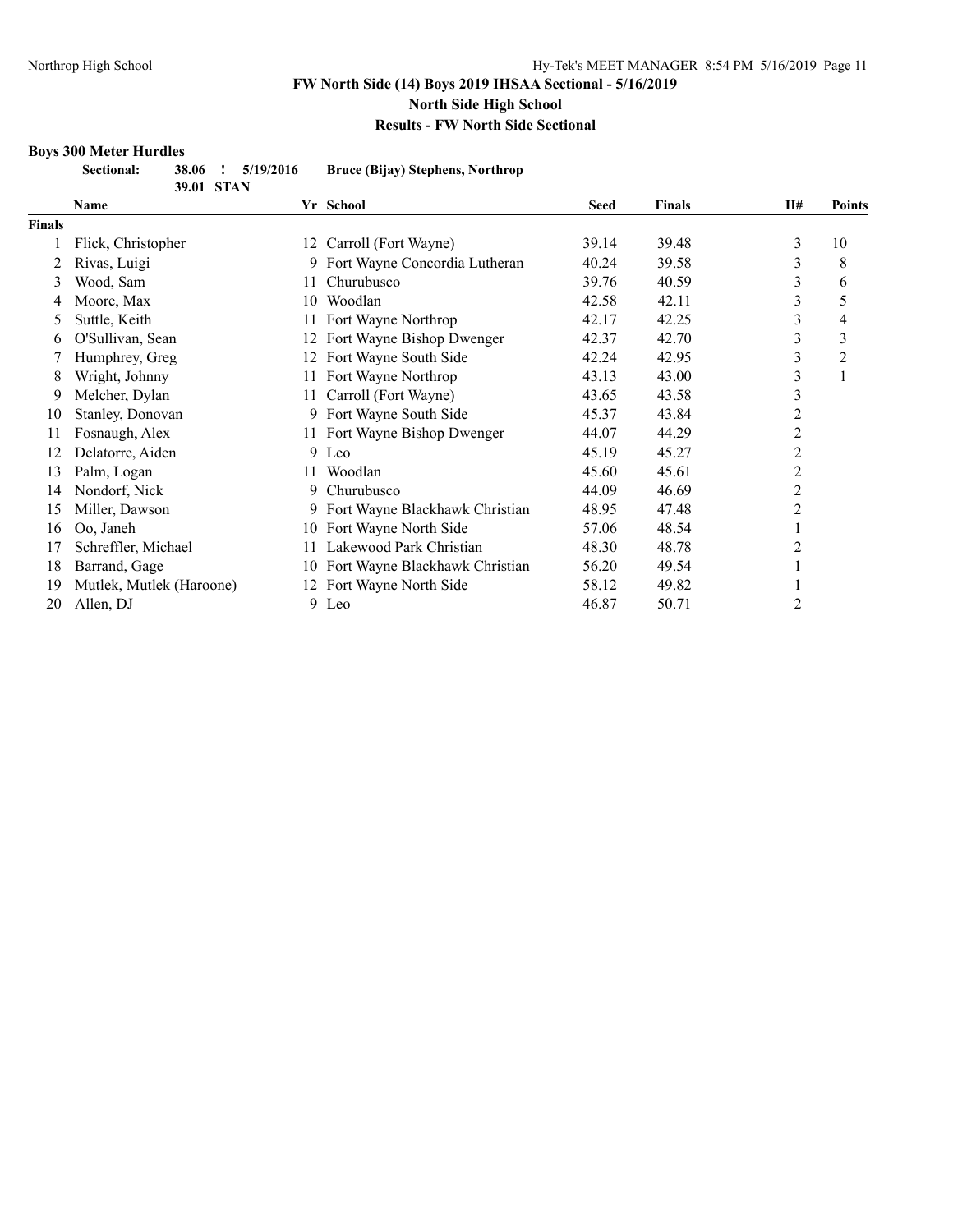# **FW North Side (14) Boys 2019 IHSAA Sectional - 5/16/2019**

#### **North Side High School**

## **Results - FW North Side Sectional**

#### **Boys 4x100 Meter Relay**

**Sectional: 41.34 ! 2004 , Northrop**

**42.54 STAN**

**C. Bailey, C. Dilworth, W. Hopins, K. Lee**

|        | <b>Team</b>                       | Relay                   | <b>Seed</b>               | <b>Finals</b>            | H#                        | <b>Points</b>  |
|--------|-----------------------------------|-------------------------|---------------------------|--------------------------|---------------------------|----------------|
| Finals |                                   |                         |                           |                          |                           |                |
| 1      | Carroll (Fort Wayne)              |                         | 43.24                     | 42.81                    | 2                         | 10             |
|        | 1) Brock, Jarod 12                | 2) Naylor, Christian 11 | 3) Morrison, Tyler 11     | 4) Smith, Mason 10       |                           |                |
|        | 5) Becker, Jeffrey 9              | 6) Mitchell, Layton 11  | 7) Shearer, Preston 12    | 8) Flick, Christopher 12 |                           |                |
| 2      | Fort Wayne South Side             |                         | 43.40                     | 43.02                    | 2                         | 8              |
|        | 1) Figgs, Marqualyn 12            | 2) McGraw, Bacarri 12   | 3) Stanley II, Derrian 11 | 4) Humphrey, Greg 12     |                           |                |
|        | 5) Jones-Sykes, Bruce 12          | 6) Jackson, Omar 12     | 7) Stanley, Donovan 9     | 8) Jones, Torry 10       |                           |                |
| 3      | Fort Wayne Snider                 |                         | 43.20                     | 43.30                    | $\overline{2}$            | 6              |
|        | 1) Easley-Jones, Tavarious 10     | 2) Derrick, Alonzo 11   | 3) Underwood, Jayshawn 11 | 4) Bennett, Lenny 11     |                           |                |
|        | 5) Maxwell, Elijah 12             | 6) Perry, Kaleb 10      | 7) Ortiz, Santiago 9      | 8) Williams, Coreon 11   |                           |                |
|        | 4 Fort Wayne North Side           |                         | 44.61                     | 44.05                    | 2                         | 5              |
|        | 1) Franklin, Auntral 11           | 2) Taylor, Keyontae 12  | 3) Harris, Jaylen 11      | 4) Leach, Cameron 12     |                           |                |
|        | 5) Oo, Janeh 10                   | 6) Walker, Terrell 11   | 7) Calliham, Tristan 12   | 8) Lee, Rayzan 9         |                           |                |
| 5      | Fort Wayne Bishop Dwenger         |                         | 44.30                     | 44.77                    | $\overline{2}$            | $\overline{4}$ |
|        | 1) Ventruella, Anthony 10         | 2) Minnich, Dominic 10  | 3) Finley, Patrick 11     |                          | 4) Hartzog, Jonathon 11   |                |
|        | 5) Berghoff, Aaron 11             | 6) Fourman, Conley 11   |                           |                          |                           |                |
| 6      | Fort Wayne Northrop               |                         | 45.10                     | 45.03                    | 2                         | 3              |
|        | 1) Fincher, Elijah 11             | 2) Wright, Johnny 11    | 3) Hoffer, Mason 12       | 4) Lindsey, Andre 11     |                           |                |
|        | 5) Collier, Zion 12               | 6) Kerlegrand, Jemel 10 | 7) Phillips, Jayce 11     |                          |                           |                |
| 7      | Churubusco                        |                         | 45.49                     | 45.35                    | $\overline{2}$            | 2              |
|        | 1) Kelly, Gage 11                 | 2) Emenhiser, Joey 12   | 3) Hille, Ethan 9         | 4) Murphy, Cody 10       |                           |                |
|        | 5) Keener, Nathaniel 12           | 6) Gunkel, Seth 10      | 7) Nondorf, Nick 9        |                          |                           |                |
| 8      | Leo                               |                         | 44.89                     | 45.38                    | $\overline{2}$            | 1              |
|        | 1) Bryant, Braden 10              | 2) Slick, David 9       | 3) Miller, Kaeden 9       | 4) Richards, Jon 10      |                           |                |
|        | 5) Burchfield, Courtland 11       | 6) Delatorre, Aiden 9   | 7) Berghoff, Kaleb 11     |                          |                           |                |
| 9      | Lakewood Park Christian           |                         | 45.90                     | 46.99                    | 1                         |                |
|        | 1) Zak, Sean 11                   | 2) Farmer, Jacob 12     | 3) Pike, Josh 11          | 4) Smith, Braden 11      |                           |                |
|        | 5) White, Colton 10               |                         |                           |                          |                           |                |
| 10     | Woodlan                           |                         | 46.20                     | 47.71                    |                           |                |
|        | 1) Palm, Logan 11                 | 2) Brooks, Tanner 10    | 3) Hamrick, Tyler 9       |                          | 4) Bullerman, Camden 9    |                |
|        | 5) Hahn, Colin 11                 | 6) Stuckey, Jack 12     | 7) Jones, Tyra'yn 12      |                          | 8) Wiedenhoeft, Trevor 11 |                |
|        | 11 Fort Wayne Blackhawk Christian |                         | 49.67                     | 48.88                    | 1                         |                |
|        | 1) Navarro, Jaydan 9              | 2) Kanton, Louis 11     | 3) Barrand, Gage 10       | 4) Barrand, Colton 11    |                           |                |
|        | 5) Hamersley, Logan 9             |                         |                           |                          |                           |                |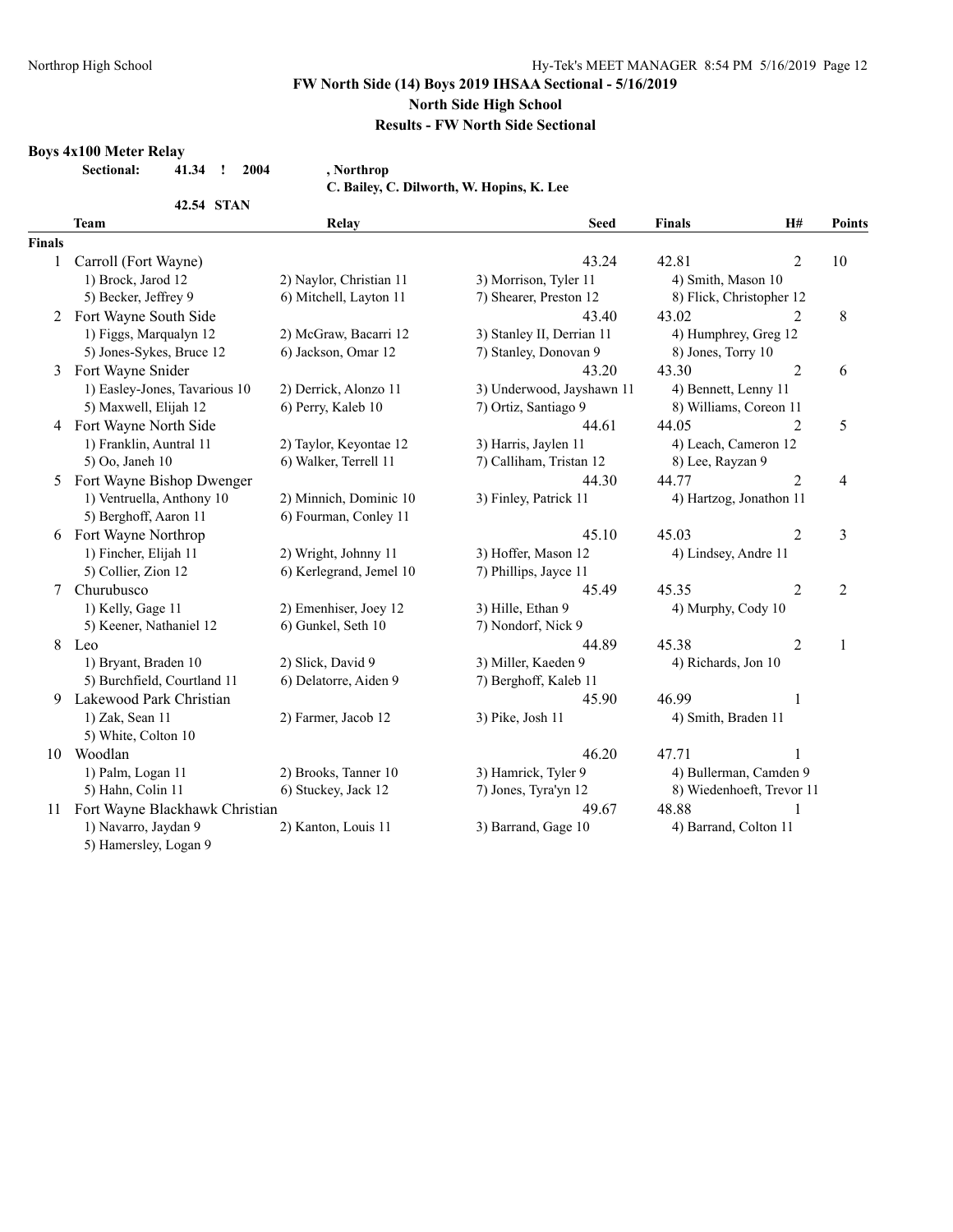# **FW North Side (14) Boys 2019 IHSAA Sectional - 5/16/2019**

# **North Side High School**

#### **Results - FW North Side Sectional**

#### **Boys 4x400 Meter Relay**

**3:20.44 STAN**

#### **Sectional: 3:18.70 ! 2010 Fort Wayne Northrop, Northrop L. McKenzie, C. Harris, P. Ford, E. Herd**

|               | <b>Team</b>                       | <b>Relay</b>                                       | <b>Seed</b>               | <b>Finals</b>            | H#             | Points         |
|---------------|-----------------------------------|----------------------------------------------------|---------------------------|--------------------------|----------------|----------------|
| <b>Finals</b> |                                   |                                                    |                           |                          |                |                |
| $\mathbf{1}$  | Fort Wayne South Side             |                                                    | 3:23.01                   | 3:20.59                  | $\overline{2}$ | 10             |
|               | 1) Boyd, Preshaun 11              | 2) Swazer, Taron 12                                | 3) Talton, De'Amond 12    | 4) Jackson, Omar 12      |                |                |
|               | 5) Robinson, LeAndre 10           | 6) Walda, Evan 11                                  | 7) McGraw, Bacarri 12     | 8) Long, Kaiden 11       |                |                |
| 2             | Fort Wayne North Side             |                                                    | 3:24.00                   | 3:21.12                  | $\overline{2}$ | 8              |
|               | 1) Franklin, Auntral 11           | 2) Washington Graham, Davontay 3) Walker, Randy 10 |                           | 4) White, Danyrine 11    |                |                |
|               | 5) Harris, Jaylen 11              | 6) Leach, Cameron 12                               | 7) Lehmkuhle, Zxavier 10  | 8) Redmond, TaQuan 11    |                |                |
| 3             | Carroll (Fort Wayne)              |                                                    | 3:27.74                   | 3:23.62                  | 2              | 6              |
|               | 1) Powers, Cole 12                | 2) Klug, Brandon 10                                | 3) Waldron, Cory 12       | 4) Morrison, Tyler 11    |                |                |
|               | 5) Ives, Allan 12                 | 6) Mitchell, Layton 11                             | 7) Lazoff, Aiden 9        | 8) West, Connor 12       |                |                |
|               | 4 Fort Wayne Northrop             |                                                    | 3:24.92                   | 3:23.84                  | $\overline{2}$ | 5              |
|               | 1) Suttle, Keith 11               | 2) Sanders, Darrius 10                             | 3) Bayne, Conner 12       | 4) Kerlegrand, Jemel 10  |                |                |
|               | 5) Wright, Johnny 11              | 6) Brokaw, Jack 12                                 | 7) Phillips, Jayce 11     | 8) Jackson, Connor 10    |                |                |
|               | 5 Fort Wayne Bishop Dwenger       |                                                    | 3:27.70                   | 3:27.91                  | $\overline{2}$ | 4              |
|               | 1) Simcox, Maximilian 11          | 2) Steele, Howard 11                               | 3) Finley, Patrick 11     | 4) Fourman, Conley 11    |                |                |
|               | 5) Klein, Thomas 12               | 6) Hartzog, Jonathon 11                            | 7) Broerman, Keaton 12    | 8) Trahin, Alexander 12  |                |                |
|               | 6 Fort Wayne Concordia Lutheran   |                                                    | 3:27.31                   | 3:29.06                  | $\overline{2}$ | 3              |
|               | 1) Chandler, Joseph 12            | 2) Johnson, Kameron 10                             | 3) Rivas, Luigi 9         | 4) Jackson, Logan 11     |                |                |
|               | 5) Johnson, Dontrell 9            | 6) Hudson, Samuel 10                               | 7) Chesebrough, Wyatt 9   | 8) Gibson, Reece 11      |                |                |
|               | 7 Leo                             |                                                    | 3:27.13                   | 3:30.95                  | $\overline{2}$ | $\overline{2}$ |
|               | 1) Sander, Drake 9                | 2) Perez, Bryce 12                                 | 3) Ringwood, Jackson 10   | 4) Alcantar, Tristian 11 |                |                |
|               | 5) Berghoff, Kaleb 11             | 6) Miller, Kaeden 9                                | 7) Delatorre, Aiden 9     | 8) Hartleroad, Tyler 9   |                |                |
| 8             | Fort Wayne Snider                 |                                                    | 3:31.76                   | 3:32.83                  | $\overline{2}$ | 1              |
|               | 1) Wyatt, Keidrik 11              | 2) Wunderlich, Jacob 10                            | 3) Underwood, Jayshawn 11 | 4) Williams, Coreon 11   |                |                |
|               | 5) Lantz, Elijah 11               | 6) Milledge, Kobe 10                               | 7) Hamlin, Jesse 12       | 8) Nichols, Brody 10     |                |                |
| 9             | Woodlan                           |                                                    | 3:35.11                   | 3:38.54                  | $\overline{2}$ |                |
|               | 1) Bullerman, Camden 9            | 2) Wilson, Sebastien 12                            | 3) Wiedenhoeft, Trevor 11 | 4) Moore, Max 10         |                |                |
|               | 5) Palm, Logan 11                 | 6) Heltzel, Xavier 10                              | 7) Meyer, Isaac 12        | 8) Hamrick, Tyler 9      |                |                |
|               | 10 Churubusco                     |                                                    | 3:39.04                   | 3:42.10                  | 1              |                |
|               | 1) Parsons, Brandt 12             | 2) Lantz, Eli 10                                   | 3) Prater, Shawn 11       | 4) Emenhiser, Joey 12    |                |                |
|               | 5) Hille, Ethan 9                 | 6) Kelly, Gage 11                                  | 7) Wood, Sam 11           | 8) Nondorf, Nick 9       |                |                |
|               | 11 Fort Wayne Blackhawk Christian |                                                    | 4:00.51                   | 3:51.68                  | 1              |                |
|               | 1) Navarro, Jaydan 9              | 2) Hamersley, Logan 9                              | 3) Connelly, Gabriel 9    | 4) Barrand, Colton 11    |                |                |
|               | 5) Barrand, Gage 10               |                                                    |                           |                          |                |                |
| 12            | Lakewood Park Christian           |                                                    | 3:51.40                   | 4:06.03                  | $\mathbf{1}$   |                |
|               | 1) Zak, Sean 11                   | 2) Smith, Braden 11                                | 3) Kruse, Michael 10      | 4) Ramer, Caleb 10       |                |                |
|               | 5) White, Colton 10               | 6) Miller, Kenny 12                                |                           |                          |                |                |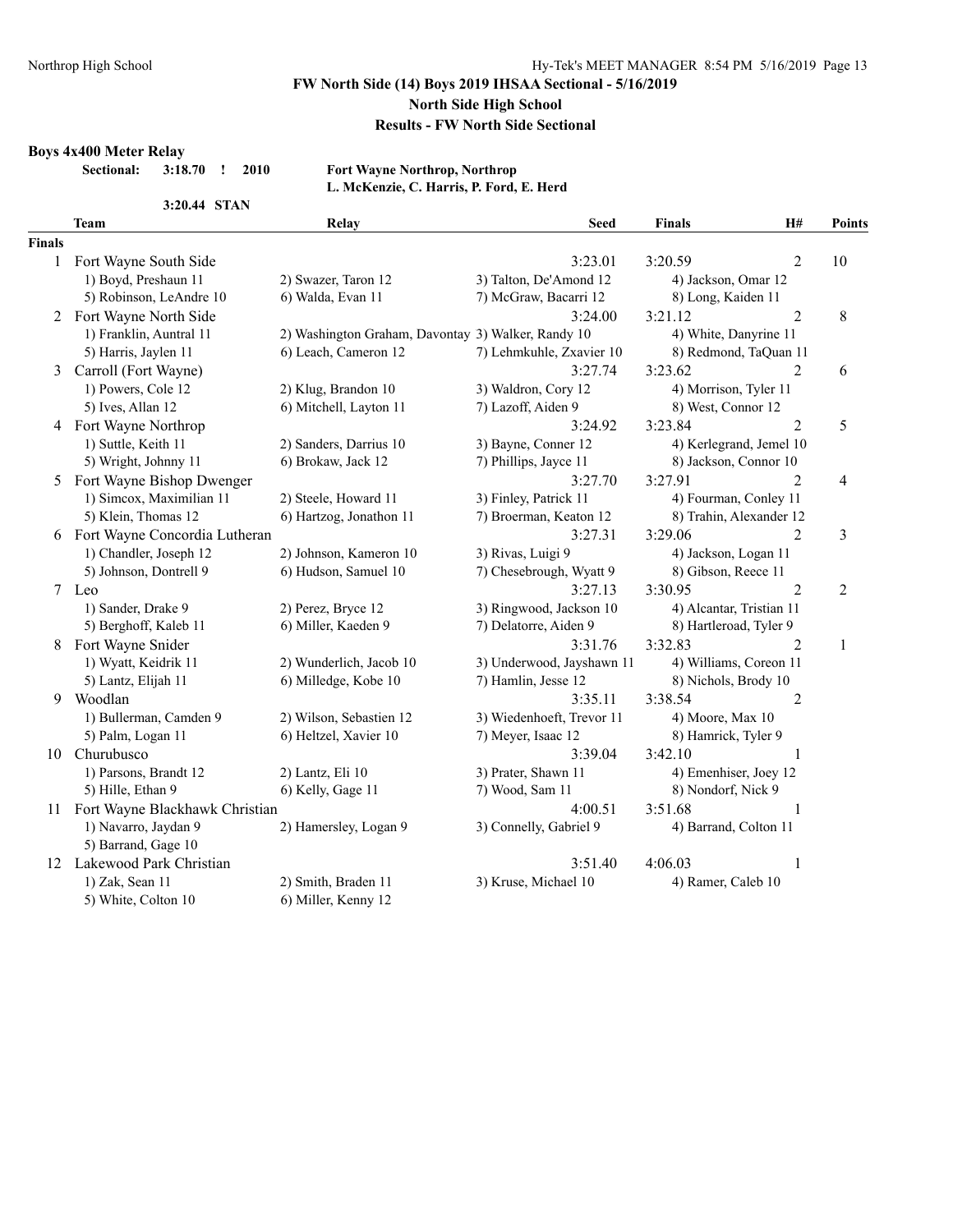#### **FW North Side (14) Boys 2019 IHSAA Sectional - 5/16/2019**

#### **North Side High School**

## **Results - FW North Side Sectional**

#### **Boys 4x800 Meter Relay**

**Sectional: 7:47.96 ! 2012 , Carroll**

**E. Claxton, J. Harper, A. Hess, J. Hester**

|               | 7:53.42 STAN                   |                          |                                |                          |                         |                |
|---------------|--------------------------------|--------------------------|--------------------------------|--------------------------|-------------------------|----------------|
|               | <b>Team</b>                    | Relay                    | <b>Seed</b>                    | <b>Finals</b>            | H#                      | <b>Points</b>  |
| <b>Finals</b> |                                |                          |                                |                          |                         |                |
|               | Carroll (Fort Wayne)           |                          | 8:03.26                        | 7:55.34                  | $\overline{2}$          | 10             |
|               | 1) Thompson, Draven 12         | 2) Powers, Cole 12       | 3) Miser, Weston 12            | 4) Waldron, Cory 12      |                         |                |
|               | 5) Sloffer, Preston 9          | 6) Miguel, Chase 12      | 7) DeRose, Timothy 11          | 8) Wallace, Hunter 12    |                         |                |
| 2             | Leo                            |                          | 8:06.24                        | 7:59.83                  | $\mathfrak{D}$          | 8              |
|               | 1) Perez, Bryce 12             | 2) Ringwood, Jackson 10  | 3) Hartleroad, Tyler 9         | 4) Alcantar, Tristian 11 |                         |                |
|               | 5) Marshall, Jeffrey 12        | 6) Fowerbaugh, Joel 11   | 7) Sander, Drake 9             | 8) Setser, Donovin 11    |                         |                |
| 3             | Fort Wayne Snider              |                          | 8:03.14                        | 8:00.51                  | $\overline{2}$          | 6              |
|               | 1) Milledge, Kobe 10           | 2) Hamlin, Jesse 12      | 3) Wunderlich, Jacob 10        | 4) Williams, Coreon 11   |                         |                |
|               | 5) Slater, Julian 10           | 6) Wyatt, Keidrik 11     | 7) Mendoza, Jaime 10           | 8) Jennings, Bryce 12    |                         |                |
| 4             | Fort Wayne South Side          |                          | 8:03.91                        | 8:06.12                  | $\overline{2}$          | 5              |
|               | 1) Boyd, Preshaun 11           | 2) Walda, Evan 11        | 3) Talton, De'Amond 12         | 4) Long, Kaiden 11       |                         |                |
|               | 5) Robinson, LeAndre 10        | 6) Swazer, Taron 12      | 7) McGraw, Bacarri 12          | 8) Jackson, Omar 12      |                         |                |
| 5             | Fort Wayne Bishop Dwenger      |                          | 8:19.69                        | 8:11.14                  | $\overline{2}$          | 4              |
|               | 1) Delaney, Emmett 12          | 2) Simcox, Maximilian 11 | 3) Myers, Andrew 12            |                          | 4) Trahin, Alexander 12 |                |
|               | 5) Wiseman, Jason 10           | 6) Miles, Ben 12         | 7) Smith, Evan 9               | 8) Garcia, John 10       |                         |                |
| 6             | Churubusco                     |                          | 8:41.08                        | 8:22.22                  | $\overline{2}$          | 3              |
|               | 1) Parsons, Brandt 12          | 2) Lantz, Eli 10         | 3) Skinner, Levi 10            | 4) Prater, Shawn 11      |                         |                |
|               | 5) Stroder, Dylan 9            | 6) Keily, Sam 11         | 7) Kolvoord, Bryce 10          | 8) Emenhiser, TJ 9       |                         |                |
| 7             | Fort Wayne Northrop            |                          | 8:13.45                        | 8:29.81                  | $\overline{2}$          | $\overline{2}$ |
|               | 1) Lewis, Jacob 9              | 2) Lemmon, Jonah 10      | 3) Kerlegrand, Jemel 10        | 4) Jackson, Connor 10    |                         |                |
|               | 5) Saleh, Husam 12             | 6) Brokaw, Jack 12       | 7) Bayne, Conner 12            | 8) Sikorski, Cole 9      |                         |                |
| 8             | Woodlan                        |                          | 8:52.00                        | 8:51.19                  | 1                       | $\mathbf{1}$   |
|               | 1) Loucks, Tyler 9             | 2) Wilson, Sebastien 12  | 3) Gentz, Jacob 12             | 4) Heltzel, Xavier 10    |                         |                |
|               | 5) Weikel, Jake 12             | 6) Meyer, Isaac 12       | 7) Stieglitz, Gage 10          |                          |                         |                |
| 9             | Fort Wayne North Side          |                          | 9:04.12                        | 9:29.72                  | 1                       |                |
|               | 1) Delong, Dylan 12            | 2) Williams, LaDonis 12  | 3) Lehmkuhle, Zxavier 10       | 4) Craig, Carter 9       |                         |                |
|               | 5) Guerin, Michael 9           | 6) Mutlek, Ali 11        | 7) Mutlek, Mutlek (Haroone) 12 |                          | 8) Lehmkuhle, Jaxzen 11 |                |
| 10            | Fort Wayne Blackhawk Christian |                          | 10:00.20                       | 9:40.11                  |                         |                |
|               | 1) Miller, Dawson 9            | 2) Hamersley, Logan 9    | 3) Connelly, Donovan 11        | 4) Shannon, Adrian 9     |                         |                |
|               | 5) Jenkins, Andrew 9           |                          |                                |                          |                         |                |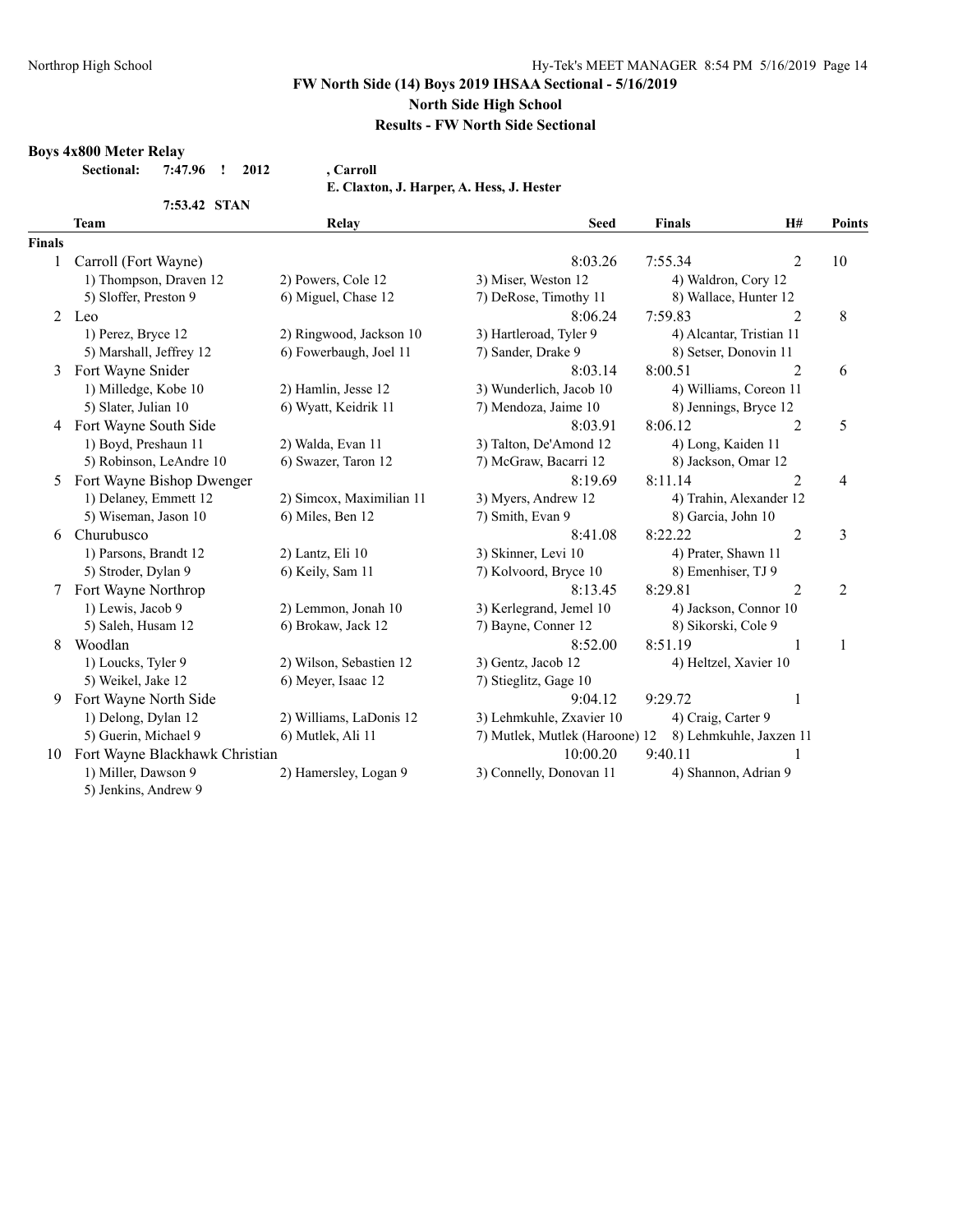## **Boys High Jump**

|        | <b>Sectional:</b> | 6-09<br>6-04.50 STAN | 2011 | <b>Steven Van Dyke, North Side</b> |  |           |             |               |             |        |
|--------|-------------------|----------------------|------|------------------------------------|--|-----------|-------------|---------------|-------------|--------|
|        | <b>Name</b>       |                      |      |                                    |  | Yr School | <b>Seed</b> | <b>Finals</b> |             | Points |
| Finals |                   |                      |      |                                    |  |           |             |               |             |        |
|        | Hahn Colin        |                      |      |                                    |  | Woodlan   | $6-0500$    | 6-05.00       | <b>STAN</b> | 1 ∩    |

|       | Hahn, Colin          | 11 | Woodlan                      | $6 - 05.00$ | $6 - 05.00$ | <b>STAN</b> | 10 |
|-------|----------------------|----|------------------------------|-------------|-------------|-------------|----|
| 2     | Scott, Adrian        |    | 11 Fort Wayne Northrop       | $6 - 02.00$ | 6-01.00     |             | 8  |
|       | Langston, Jeffrey T. |    | 11 Fort Wayne South Side     | $5 - 10.00$ | $5-10.00$   |             | 6  |
| 4     | Moore, Max           | 10 | Woodlan                      | $6 - 00.00$ | 5-08.00     |             |    |
|       | Leach, Cameron       |    | 12 Fort Wayne North Side     | $5 - 10.00$ | 5-08.00     |             | 4  |
| 6.    | Shearer, Preston     |    | 12 Carroll (Fort Wayne)      | $5 - 10.00$ | 5-08.00     |             | 3  |
|       | Nondorf, Nick        |    | 9 Churubusco                 | 5-08.00     | 5-08.00     |             |    |
| 8.    | Langston, Javion     |    | 10 Fort Wayne South Side     | $5 - 06.00$ | $5 - 06.00$ |             |    |
|       | Swartz, Clayton      |    | 10 Leo                       | 5-06.00     | NH          |             |    |
|       | Bane, Aiden          |    | 9 Carroll (Fort Wayne)       | $5 - 06.00$ | NH          |             |    |
|       | Lantz, Elijah        |    | 11 Fort Wayne Snider         | $5 - 06.00$ | NH          |             |    |
| $---$ | Franklin, Auntral    |    | 11 Fort Wayne North Side     | $6 - 03.00$ | NH          |             |    |
|       | Fosnaugh, Alex       |    | 11 Fort Wayne Bishop Dwenger | $5 - 06.00$ | NH          |             |    |
| $---$ | Didier, Joe          |    | 10 Fort Wayne Bishop Dwenger | $5 - 06.00$ | NH          |             |    |
|       | Troyer, Zack         |    | $10$ Leo                     | 5-08.00     | NH          |             |    |
|       | Starks, Jeremiah     |    | 11 Fort Wayne Snider         | 5-08.00     | NH          |             |    |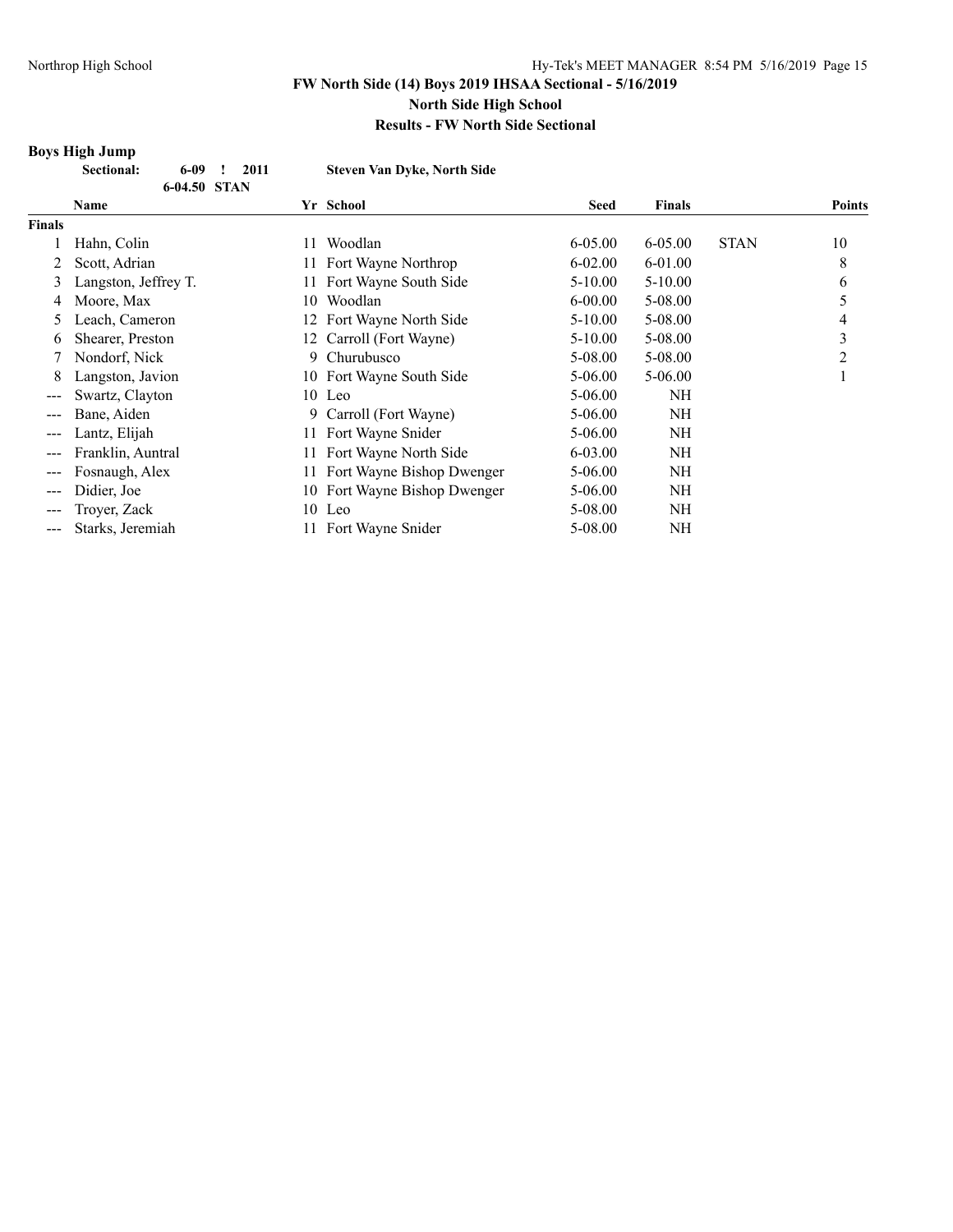#### **Boys Pole Vault Sectional: 16-05 ! 2001 Paul Gensic, Carroll 14-04.00 STAN Name Yr School Seed Finals Points Finals** 1 Wood, Sam 11 Churubusco 15-06.00 14-00.00 10 2 Zollinger, William 9 Carroll (Fort Wayne) 13-06.00 13-06.00 8 3 Schipper, Alex 11 Fort Wayne Bishop Dwenger 13-00.00 13-06.00 6 4 Garrett, Michael 12 Fort Wayne Bishop Dwenger 13-00.00 13-03.00 5 5 Stuckey, Jack 12 Woodlan 12-00.00 12-09.00 4 6 Kolvoord, Branden 11 Churubusco 12-06.00 12-06.00 3 7 Hoffer, Mason 12 Fort Wayne Northrop 12-06.00 12-06.00 2 8 Burchfield, Courtland 11 Leo 11-06.00 11-06.00 11-06.00 1 9 Gentz, Jacob 12 Woodlan 11-06.00 10-06.00 10 Berghoff, Kaleb 11 Leo 10-06.00 10-06.00 10-06.00 11 Rider, Trent 10 Fort Wayne Snider 10-06.00 10-00.00 12 Dohm, Aidan 12 Fort Wayne Northrop 10-06.00 10-00.00 13 Adams, Isiah 10 Fort Wayne North Side 9-06.00 9-00.00 13 Aylward, Alex 9 Fort Wayne South Side 9-06.00 9-00.00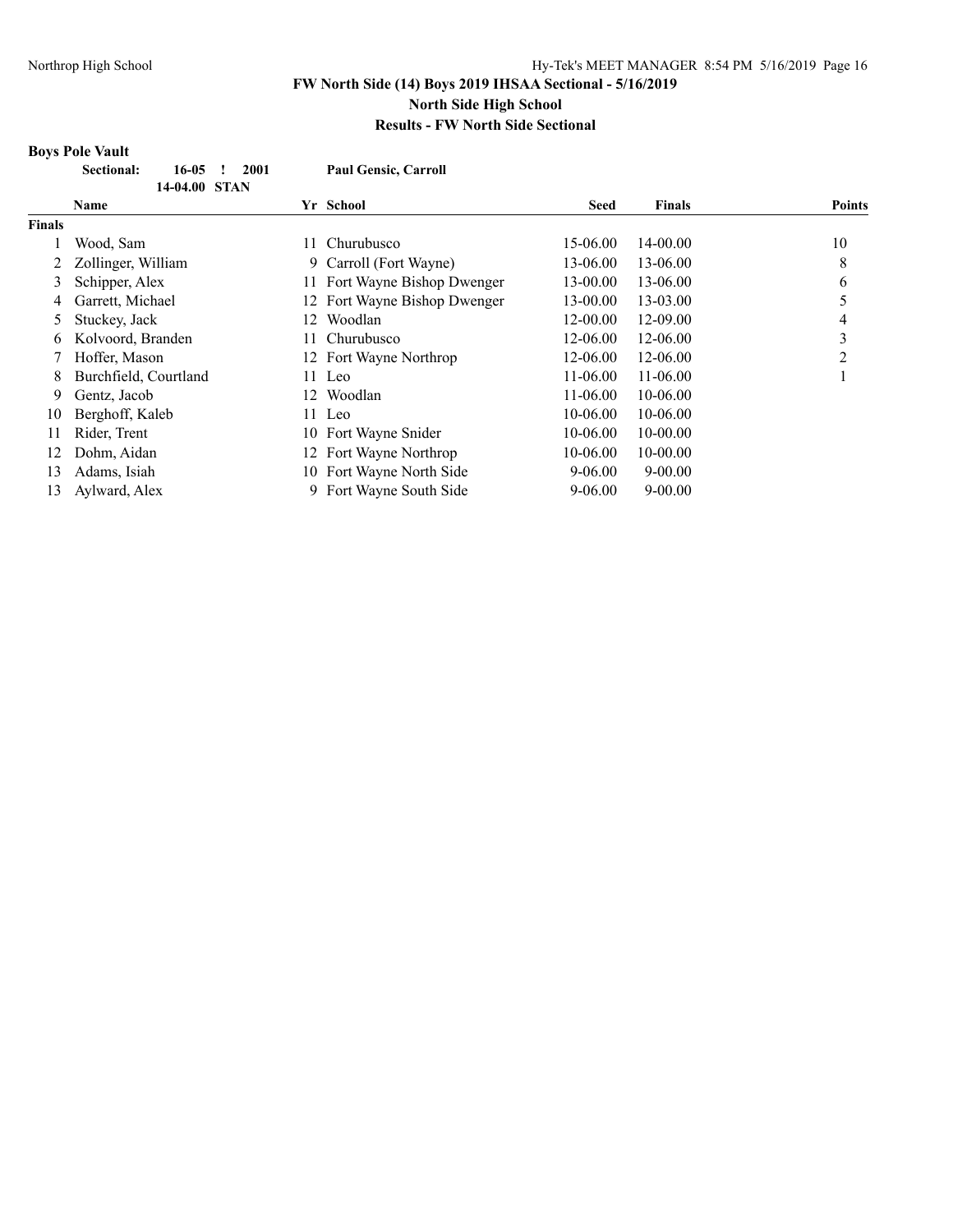**Boys Long Jump**

# **FW North Side (14) Boys 2019 IHSAA Sectional - 5/16/2019 North Side High School**

# **Results - FW North Side Sectional**

|               | <b>Sectional:</b><br>23-05.50<br>2004<br>22-04.75 STAN |    | <b>Justin Winn, Snider</b>     |             |               |             |                |                |
|---------------|--------------------------------------------------------|----|--------------------------------|-------------|---------------|-------------|----------------|----------------|
|               | Name                                                   |    | Yr School                      | <b>Seed</b> | <b>Finals</b> |             |                | <b>Points</b>  |
| <b>Finals</b> |                                                        |    |                                |             |               |             |                |                |
|               | Franklin, Auntral                                      |    | 11 Fort Wayne North Side       | 23-03.00    | 22-10.50      | <b>STAN</b> | 1              | 10             |
|               | Wood, Sam                                              | 11 | Churubusco                     | 22-00.00    | 21-09.50      |             |                | 8              |
| 3             | Easley-Jones, Tavarious                                |    | 10 Fort Wayne Snider           | 20-02.00    | 21-00.00      |             |                | 6              |
| 4             | Suttle, Keith                                          | 11 | Fort Wayne Northrop            | 20-07.00    | 20-09.50      |             |                | 5              |
| 5             | Redmond, TaQuan                                        |    | 11 Fort Wayne North Side       | 19-02.00    | 20-07.50      |             | 2              | 4              |
| 6             | Smith, Mason                                           | 10 | Carroll (Fort Wayne)           | 20-03.00    | 20-07.00      |             |                | 3              |
|               | Chandler, Joseph                                       | 12 | Fort Wayne Concordia Lutheran  | 20-10.00    | 20-06.00      |             |                | $\overline{c}$ |
| 8             | Shearer, Preston                                       | 12 | Carroll (Fort Wayne)           | 21-00.00    | 20-04.50      |             |                |                |
| 9             | Scott, Adrian                                          | 11 | Fort Wayne Northrop            | 20-00.00    | 19-10.50      |             |                |                |
| 10            | Figgs, Marqualyn                                       |    | Fort Wayne South Side          | 19-10.00    | 19-09.00      |             |                |                |
| 11            | Kelly, Gage                                            |    | Churubusco                     | 19-01.00    | 19-03.00      |             | 2              |                |
| 12            | Heltzel, Xavier                                        | 10 | Woodlan                        | 19-09.00    | 18-11.75      |             | $\overline{c}$ |                |
| 13            | Pike, Josh                                             |    | Lakewood Park Christian        | 19-08.00    | 18-09.00      |             | $\overline{c}$ |                |
| 14            | Brooks, Tanner                                         | 10 | Woodlan                        | 18-08.00    | 18-06.00      |             | $\overline{c}$ |                |
| 15            | Lantz, Elijah                                          |    | 11 Fort Wayne Snider           | 17-09.00    | 18-01.00      |             | 3              |                |
| 16            | Richards, Jon                                          | 10 | Leo                            | 18-05.00    | 17-10.75      |             | 2              |                |
| 17            | Barrand, Colton                                        | 11 | Fort Wayne Blackhawk Christian | 18-01.75    | 17-10.50      |             | $\overline{c}$ |                |
| 18            | Gomez, Earl                                            | 12 | Fort Wayne South Side          | 16-05.00    | 14-11.00      |             | 3              |                |
| $---$         | Ventruella, Anthony                                    | 10 | Fort Wayne Bishop Dwenger      | 19-08.00    | ND            |             | 2              |                |
| ---           | Finley, Patrick                                        | 11 | Fort Wayne Bishop Dwenger      | 20-05.00    | ND            |             |                |                |
| ---           | Slick, David                                           | 9. | Leo                            | 19-01.00    | ND            |             | 2              |                |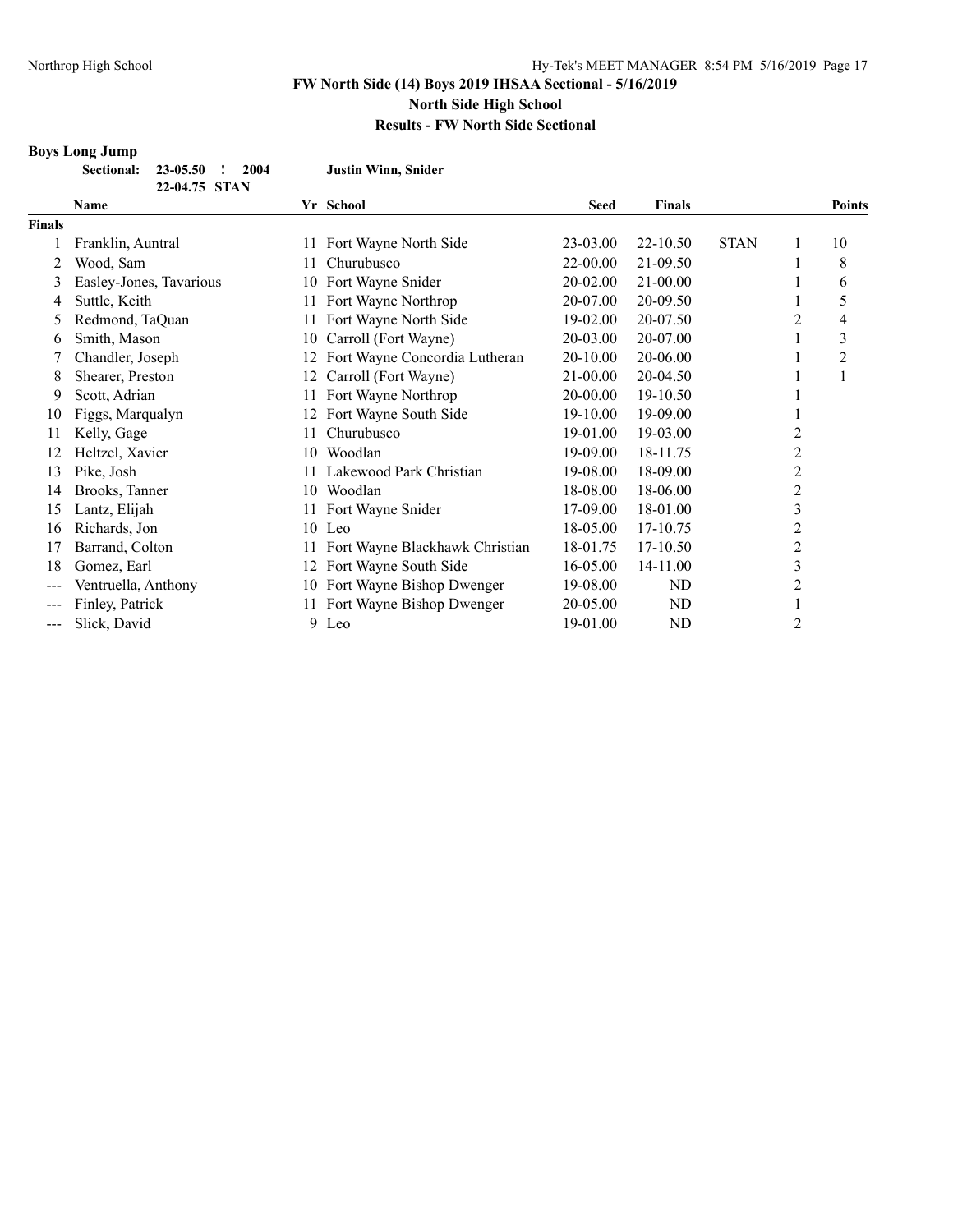# **Results - FW North Side Sectional**

#### **Boys Shot Put**

**Sectional: 59-02 ! 1997 Joe Koczan, Northrop**

|               | 53-05.50 STAN      |    |                               |              |                |                |                |
|---------------|--------------------|----|-------------------------------|--------------|----------------|----------------|----------------|
|               | <b>Name</b>        |    | Yr School                     | <b>Seed</b>  | <b>Finals</b>  |                | <b>Points</b>  |
| <b>Finals</b> |                    |    |                               |              |                |                |                |
|               | Allen, Tanner      | 12 | Churubusco                    | 48-04.00     | 49-11.00       | 2              | 10             |
|               | Meyer, Isaac       | 12 | Woodlan                       | 48-01.50     | 48-06.00       | 2              | 8              |
| 3             | Bianski, Hunter    | 9  | Churubusco                    | 45-03.00     | 47-11.00       | 2              | 6              |
| 4             | Fiacable, Vincent  | 10 | Fort Wayne Bishop Dwenger     | 45-00.00     | 46-01.00       | $\overline{c}$ | 5              |
| 5             | Green, Maxton      | 11 | Carroll (Fort Wayne)          | 45-07.00     | 45-07.00       | 2              | 4              |
| 6             | Moore, Rashaad     | 12 | Fort Wayne Northrop           | 42-01.00     | 43-05.00       | 2              | 3              |
|               | Robertson, Nigel   | 11 | Fort Wayne Northrop           | 41-06.00     | $43 - 03.00$   | 2              | $\overline{c}$ |
| 8             | Helmke, Kolton     | 10 | Woodlan                       | 44-03.00     | 41-09.00       | 2              | 1              |
| 9             | Belizaire, Gianini | 11 | Fort Wayne Snider             | 40-06.00     | 40-10.00       | $\overline{2}$ |                |
| 10            | Swartz, Clayton    |    | 10 Leo                        | 42-03.00     | 38-09.00       | 2              |                |
| 11            | Jacquay, Aaron     | 9  | Carroll (Fort Wayne)          | 40-05.00     | 38-00.00       |                |                |
| 12            | Alford, Tahj       | 12 | Fort Wayne South Side         | $41 - 00.00$ | 37-06.00       |                |                |
| 13            | Bresnahan, David   | 11 | Leo                           | 39-06.00     | 37-01.00       |                |                |
| 14            | Clark, Demetrius   | 12 | Fort Wayne North Side         | $40 - 00.00$ | 36-08.00       |                |                |
| 15            | Hudson, Samuel     | 10 | Fort Wayne Concordia Lutheran | 39-08.75     | 36-05.00       |                |                |
| 16            | Broussard, Josh    | 11 | Lakewood Park Christian       | 35-00.00     | 35-10.00       |                |                |
| 17            | Hill, Quanderies   | 12 | Fort Wayne South Side         | 36-10.00     | 35-07.00       |                |                |
| 18            | Witte, Andrew      | 12 | Fort Wayne Bishop Dwenger     | 38-01.00     | 35-03.00       |                |                |
| 19            | Hodges, Hayden     |    | Lakewood Park Christian       | 31-00.00     | 35-00.00       |                |                |
| 20            | Sanchez, Julio     | 11 | Fort Wayne North Side         | 32-10.00     | 30-08.00       |                |                |
| ---           | Wiggins, Jalen     | 11 | Fort Wayne Snider             | 41-02.00     | N <sub>D</sub> | 2              |                |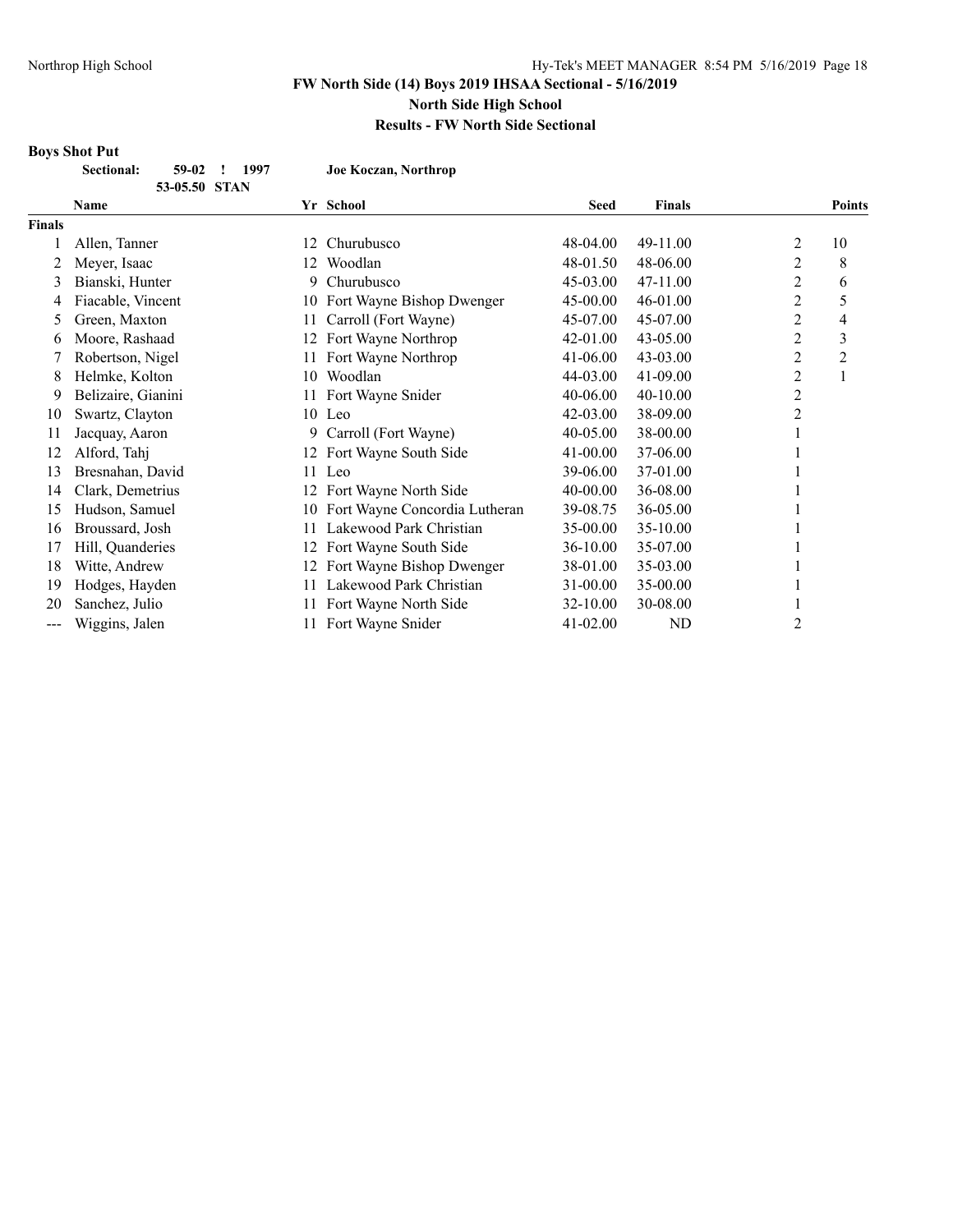# **Boys Discus Throw**

| <b>Sectional:</b> | 182-06 ! 1997 | Joe Koczan, Northrop |
|-------------------|---------------|----------------------|
|                   | 159-10 STAN   |                      |
| Namo              |               | $V_r$ Cohool         |

| Name          |                     | Yr School |                               | <b>Seed</b> | <b>Finals</b> |   | <b>Points</b> |
|---------------|---------------------|-----------|-------------------------------|-------------|---------------|---|---------------|
| <b>Finals</b> |                     |           |                               |             |               |   |               |
|               | Jacquay, Aaron      |           | 9 Carroll (Fort Wayne)        | 150-03      | 149-10.00     | 2 | 10            |
|               | Klingler, Ethan     | 10        | Carroll (Fort Wayne)          | 138-06      | 136-04.00     | 2 | 8             |
| 3             | Meyer, Isaac        | 12        | Woodlan                       | 147-03      | 132-01.00     | 2 | 6             |
| 4             | Wicker, Reece       | 11        | Churubusco                    |             | 128-01.00     |   | 5             |
| C             | Swartz, Clayton     |           | Leo<br>10                     |             | 125-08.00     | 2 | 4             |
| 6             | Alford, Tahj        | 12        | Fort Wayne South Side         | 124-10      | 125-05.00     | 2 | 3             |
|               | Hudson, Samuel      | 10        | Fort Wayne Concordia Lutheran | 107-00      | 121-11.00     |   | 2             |
| 8             | Riddle, Christian   | 12        | Churubusco                    |             | 117-01.00     | 2 |               |
| 9             | Helmke, Kolton      | 10        | Woodlan                       | 118-08      | 114-03.00     | 2 |               |
| 10            | Wells, Jermaine     | 11        | Fort Wayne Snider             | 101-06      | 111-06.00     |   |               |
| 11            | Elsasser, Luke      | 12        | Fort Wayne Bishop Dwenger     | 110-00      | 109-05.00     |   |               |
| 12            | Belizaire, Gianini  | 11        | Fort Wayne Snider             | 100-07      | 107-09.00     |   |               |
| 13            | Clark, Demetrius    | 12        | Fort Wayne North Side         | $107 - 05$  | 106-08.00     |   |               |
| 14            | Bayne, Conner       | 12        | Fort Wayne Northrop           | 107-03      | 106-01.00     |   |               |
| 15            | Bresnahan, David    |           | 11 Leo                        | 120-04      | 105-03.00     |   |               |
| 16            | Clear, Zaavan       |           | Lakewood Park Christian       | 95-01       | 99-04.00      |   |               |
| 17            | Schreffler, Michael | 11        | Lakewood Park Christian       | 92-02       | 95-06.00      |   |               |
| 18            | Broerman, Keaton    | 12        | Fort Wayne Bishop Dwenger     | 112-00      | 94-08.00      |   |               |
| 19            | Hill, Quanderies    | 12        | Fort Wayne South Side         | 107-00      | 89-06.00      |   |               |
| 20            | Moore, Rashaad      | 12        | Fort Wayne Northrop           | 120-10      | 88-02.00      | 2 |               |
| 21            | Sanchez, Julio      | 11        | Fort Wayne North Side         | 89-06       | 75-01.00      |   |               |